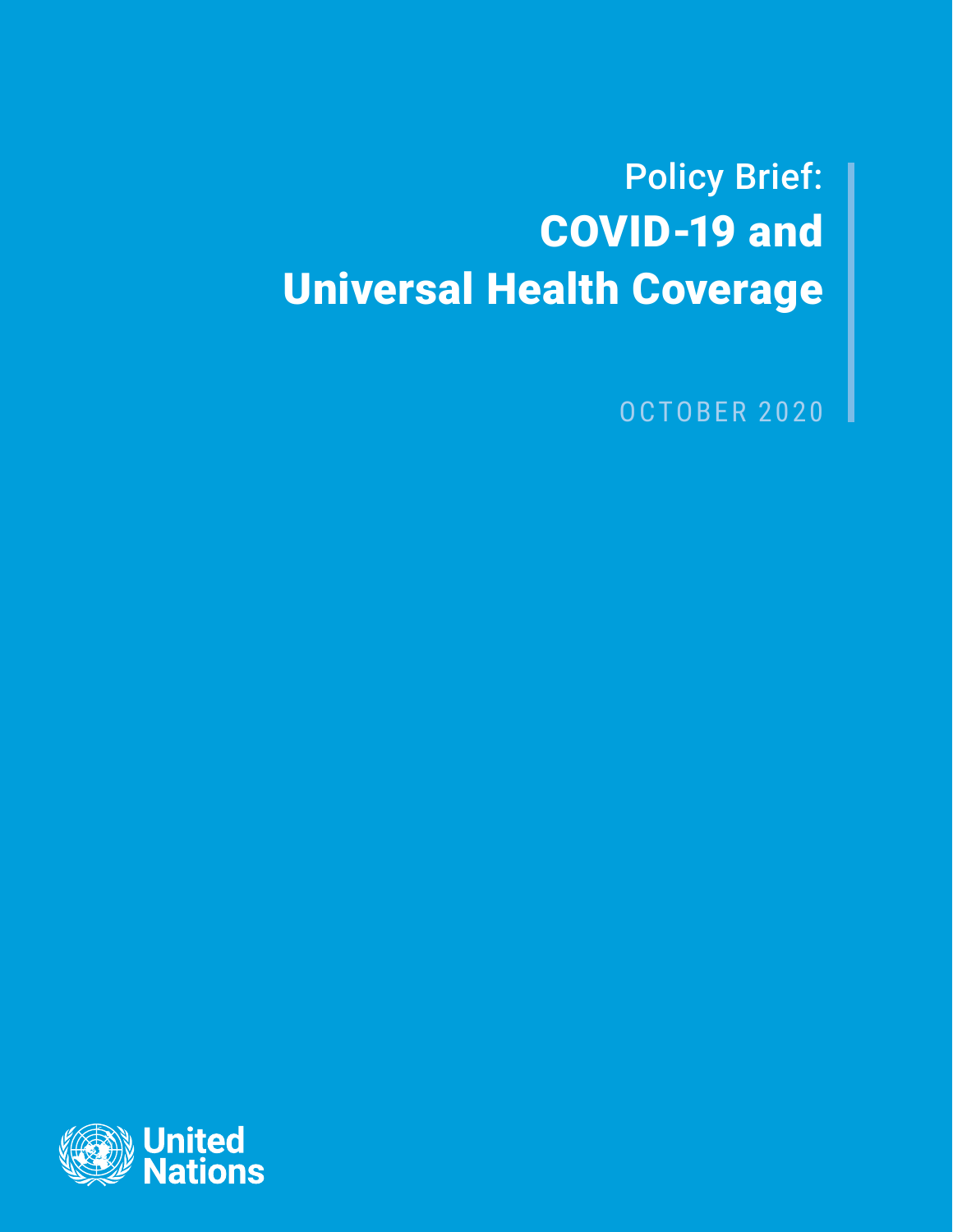## **Executive summary**

In the space of nine months, COVID-19 has spread to more than 190 countries, with over 30 million cases reported. Over one million lives have been lost. The pandemic has laid bare long-ignored risks, including inadequate health systems, gaps in social protection and structural inequalities. It has also brought home the importance of basic public health, and strong health systems and emergency preparedness, as well as the resilience of a population in the face of a new virus or pandemic, lending ever greater urgency to the quest for universal health coverage (UHC).

Health is a fundamental human right, and universal health coverage is a critical tool for achieving health for all. Universal health coverage is defined as a situation where all individuals and

communities receive the health services they need without undue financial hardship. However, at least half of the world's population still do not have full coverage of essential health services, and over 800 million people spend at least 10 per cent of their household budgets to pay for health.<sup>1</sup> It will be important to remove as much as possible financial barriers to accessing health services. This is challenging during an economic recession, but COVID-19 has shown that effective epidemic control benefits the economy. It has also exposed the down sides of financing health coverage primarily through wage-based contributions. In the context of a global economic crisis where unemployment increases, and where entitlement to services is linked to such contributions, access to health services is reduced at the time people need it the most.

#### What is universal health coverage?

Universal health coverage means that all individuals and communities receive the health services they need without undue financial hardship. The goal of universal health coverage is threefold:

- > **Equity in access:** everyone who needs health services should get them, not only those who can pay for them
- > **Sufficient quality:** health services should be good enough to improve the health of those receiving services
- > **No undue financial risk:** The cost of using health services should not put people at risk of financial harm.

The idea of universal health coverage is based on the WHO constitution of 1948 declaring health a fundamental human right and on the Health for All agenda set by the Alma Ata Declaration in 1978. All United Nations Member States have reaffirmed their commitment to try to achieve universal health coverage by 2030, as part of the Sustainable Development Goals (A/RES/74/2, October 2019).

**<sup>1</sup>** World Health Organization (WHO), "Universal health coverage (UHC)", 24 January 2019, available at [www.who.int/en/news-room/](http://www.who.int/en/news-room/fact-sheets/detail/universal-health-coverage-(uhc)) [fact-sheets/detail/universal-health-coverage-\(uhc\)](http://www.who.int/en/news-room/fact-sheets/detail/universal-health-coverage-(uhc)).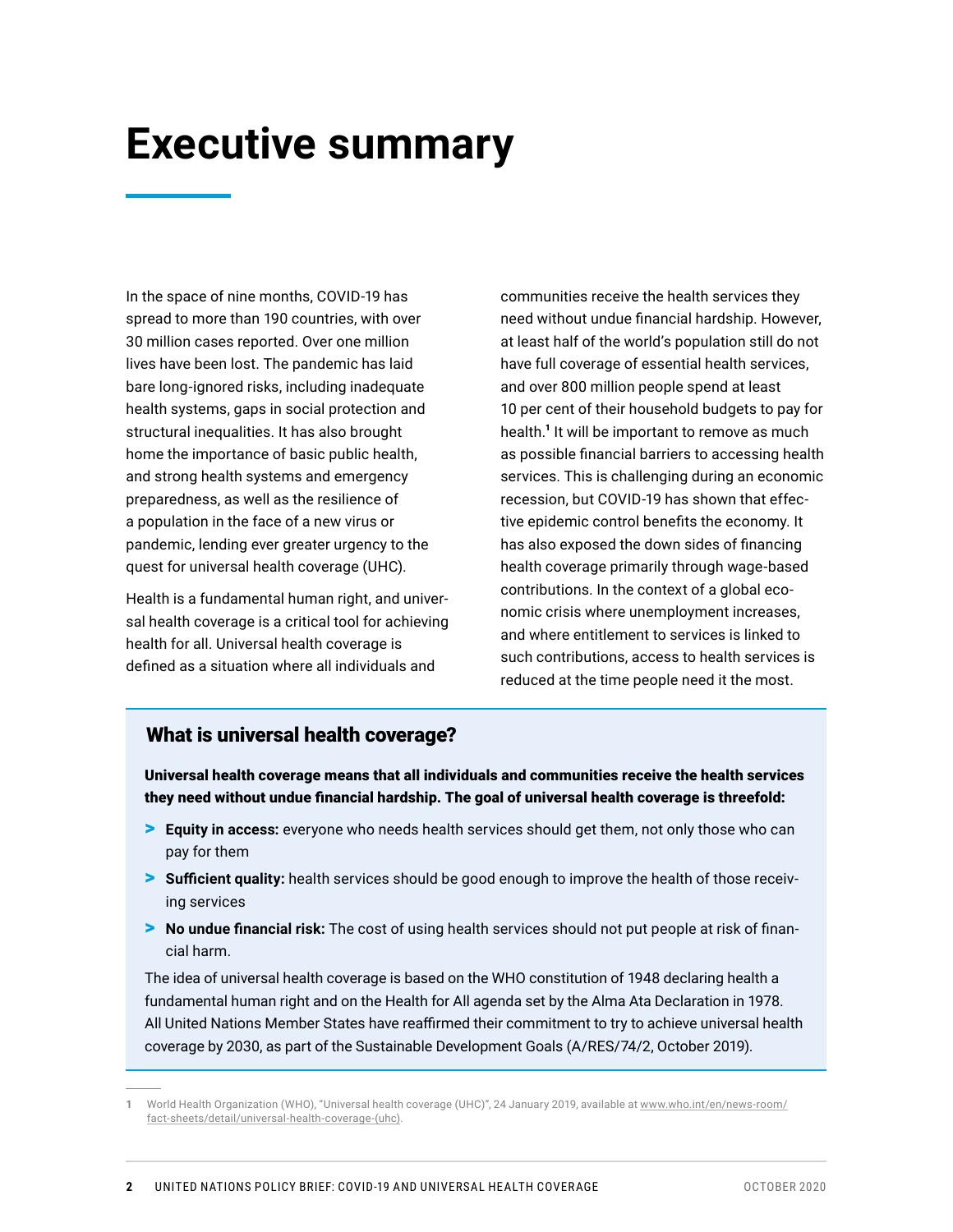The world is now at a critical juncture of the COVID-19 pandemic. After some initial success in suppressing transmission, many countries are now experiencing a resurgence after easing of restrictions. With the flu season approaching in some part of the world, and with cases and hospitalizations increasing, many countries find themselves struggling to strike the right balance between protecting public health, protecting personal liberties and keeping their economies going.

With universal health coverage in place, countries could more effectively and efficiently address the three ways in which the COVID-19 crisis is directly and indirectly causing morbidity and mortality: the first is due to the virus itself, the second is due to the inability of health systems to provide ongoing essential health services, and the third is linked to its socioeconomic impact**.**

We have witnessed that the virus poses the greatest risk to those groups that were already in situations of greater vulnerability: those living in poverty, older people, those with pre-existing health conditions, women, children, migrants and those who have been forcibly displaced. In a matter of months, entire regions that were making progress on eradicating poverty and narrowing inequality have been set back years. Human development has gone backwards for the first time since we began to measure it in 1990.

There can no longer be any question about the links between public health and the broader resilience of economies and societies. COVID-19 has reinforced existing evidence that investments in health have long-term returns, while underinvestment has potential devastating large-scale global social and economic effects that could last for years. The pandemic is costing the global economy \$375 billion a month and 500 million jobs since the crisis erupted. The focus needs to remain on addressing the root cause of the economic crisis — which is COVID-19. In this regard, *[WHO has provided comprehensive](https://www.who.int/emergencies/diseases/novel-coronavirus-2019/technical-guidance)  [guidance](https://www.who.int/emergencies/diseases/novel-coronavirus-2019/technical-guidance)* on effective public health measures.

Safe and effective vaccines, diagnostics and therapeutics will also be vital for ending the pandemic and accelerating the global recovery. It has also become abundantly clear that it is in every country's national and economic self-interest to work together massively to expand access to tests and treatments, and to support a vaccine as a global public good  $-$  a "people's vaccine" available and affordable for everyone, everywhere. The [Access to COVID-19 Tools Accelerator](https://www.who.int/initiatives/act-accelerator)  [\(ACT-Accelerator\)](https://www.who.int/initiatives/act-accelerator) with its COVAX Facility is the best global solution for getting us there.

Longer term, pandemic preparedness and response can be seen as a global public good with commensurate global and national-level investments. It requires a standardized outbreak alert system linked to concrete actions by national and local health authorities. As of now, only one third of countries have put in place the capacities for their public health emergency management systems as required under the *International Health Regulations* (2005).

Coming out of the COVID-19 pandemic will require a whole-of-government, whole-of-society and a global coordinated approach. The lessons learned call for universal health coverage that ensures equal access to quality health care without financial risks for everyone and that effectively protects societies from another health crisis with its devastating effects on lives and livelihoods. All United Nations Member States have agreed to try to achieve universal health coverage by 2030, as part of the Sustainable Development Goals and in keeping with the 2019 [Political](https://www.un.org/pga/73/wp-content/uploads/sites/53/2019/07/FINAL-draft-UHC-Political-Declaration.pdf)  [Declaration](https://www.un.org/pga/73/wp-content/uploads/sites/53/2019/07/FINAL-draft-UHC-Political-Declaration.pdf) on Universal Health Coverage.

There are clear steps that can be taken in the context of the COVID-19 response and recovery measures to address the weaknesses that the pandemic has exposed and to invest in more resilient public health in the future. Ultimately, it is a political choice to ensure a pandemic of this scale and impact does not occur again.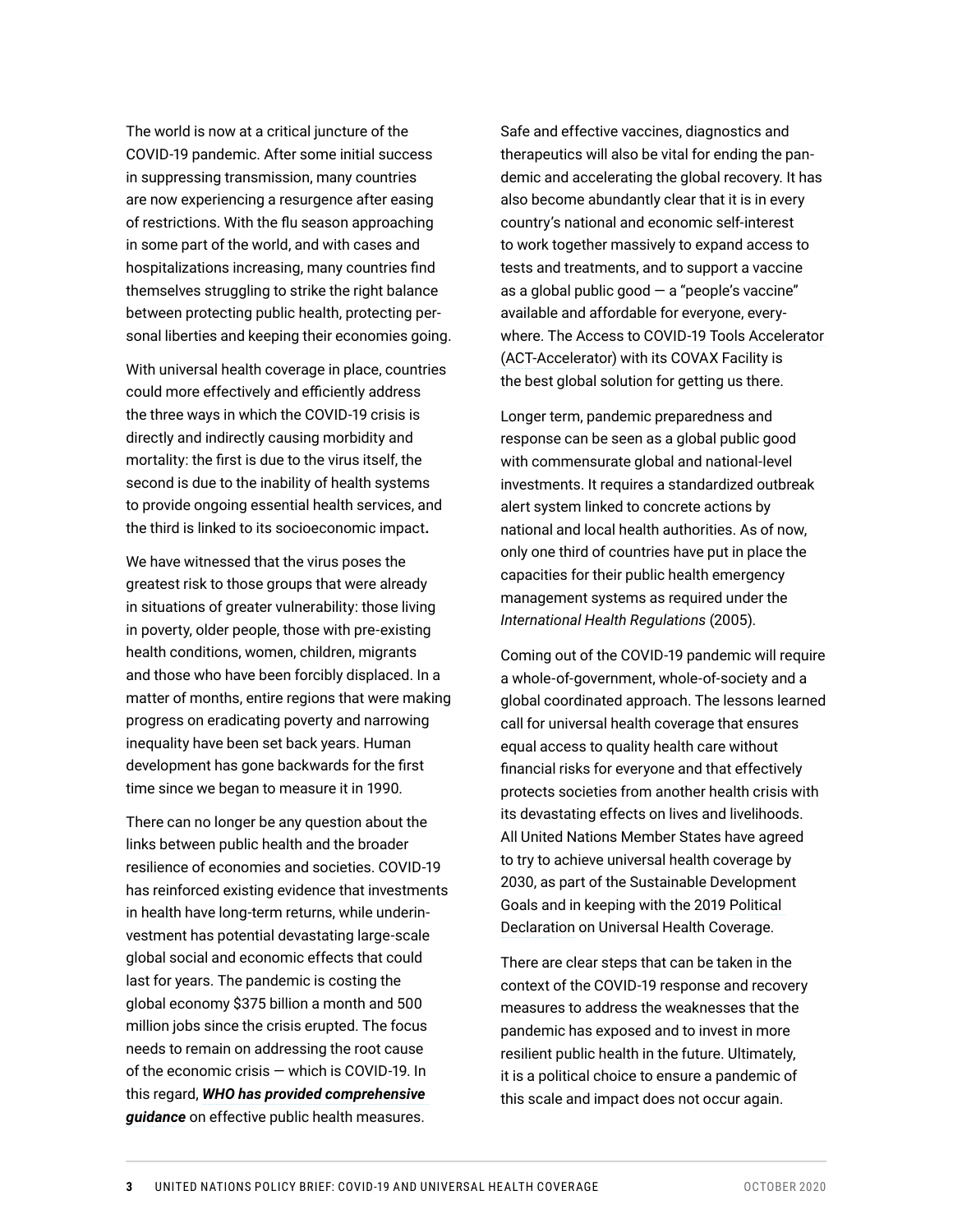### RECOMMENDED ACTIONS

#### 1. **URGENTLY CONTROL FURTHER TRANSMISSION OF COVID-19:**

- > Continue to strengthen public health measures to reduce local COVID-19 transmission to zero
- > Make universal provision for COVID-19 testing, isolating and contact tracing
- > Ensure access to care for COVID-19 patients to reduce number of deaths.
- 2. **PROTECT DELIVERY OF OTHER ESSEN-TIAL HEALTH SERVICES.** To minimize morbidity and mortality, priority health services need to continue to be delivered during the acute phase of the COVID-19 pandemic.
- **3. MASSIVELY EXPAND ACCESS TO NEW RAPID DIAGNOSTICS AND TREAT-MENTS AND ENSURE FUTURE COVID-19 VACCINES ARE A GLOBAL PUBLIC GOOD WITH EQUITABLE ACCESS FOR EVERYONE, EVERYWHERE:**
- > Take a global approach to ensuring equitable access to new COVID-19 tools by fully funding the Access to COVID-19 Tools Accelerator (ACT-Accelerator)
- > Urgently address the spread of misinformation and false rumours about vaccine safety.

#### 4. **ACHIEVE UNIVERSAL HEALTH COVERAGE:**

- > Invest in core health systems functions that are fundamental to protecting and promoting health and well-being, known as "common goods for health"
- > Suspend user fees for COVID-19 and other essential health care.
- 5. **STRENGTHEN NATIONAL AND GLOBAL PANDEMIC PREPAREDNESS AND AIM FOR HEALTHY SOCIETIES FOR THE FUTURE.**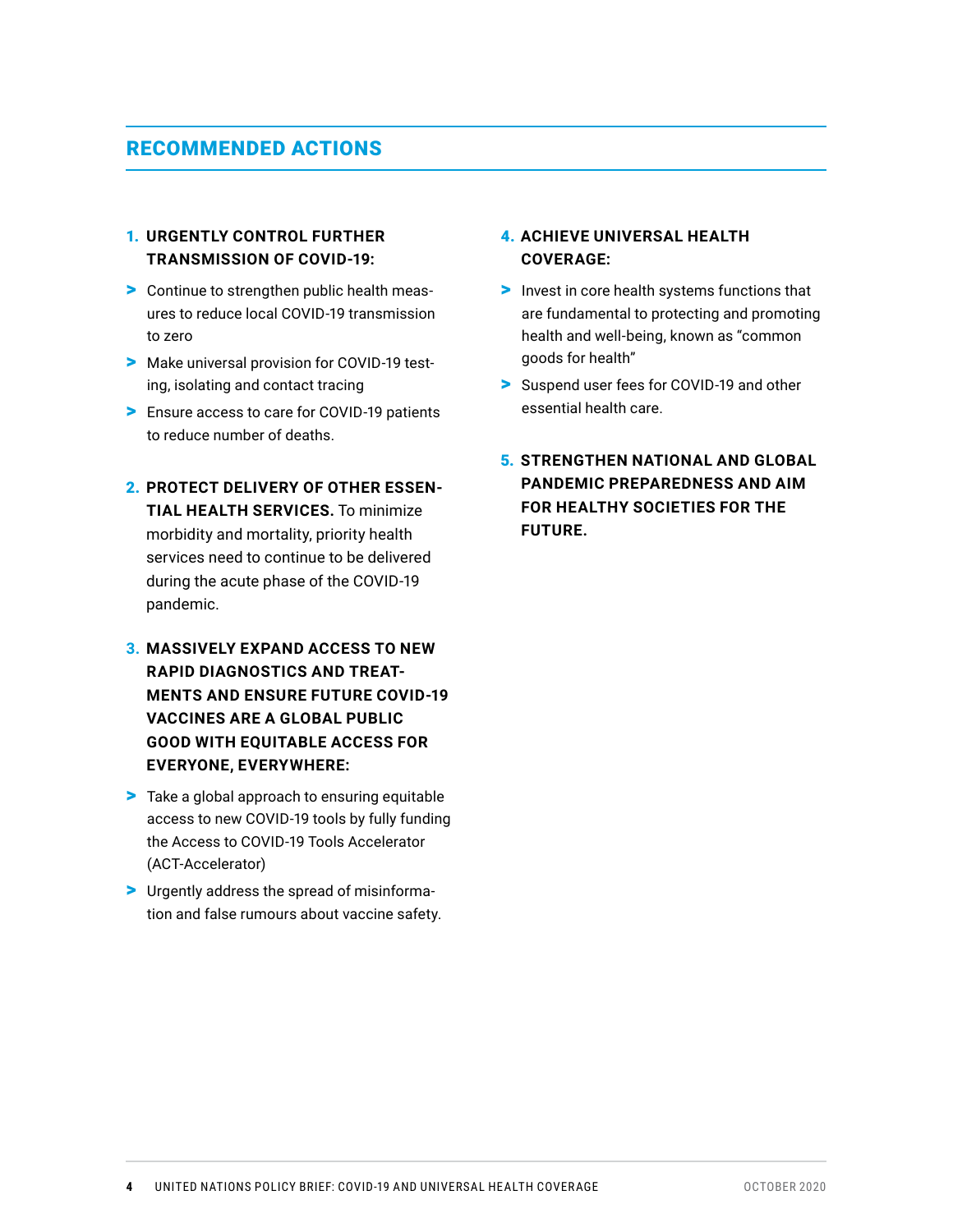## **1. Impact of COVID-19 on health and pandemic response**

Within just nine months, COVID-19 has spread to more than 190 countries. By the end of September 2020, the world had recorded over 30 million cases, and over 1 million people had lost their lives. COVID-19 is directly and indirectly causing morbidity and mortality in three ways: (1) due to the virus itself, (2) due to the inability of health systems to provide ongoing essential health services, (3) due to its socioeconomic impact.

## 1.1. THOSE MOST VULNERABLE TO COVID-19 AND NEED FOR A GLOBAL RESPONSE

Depending on the age structure of the population, about 5 to 15 per cent of COVID-19 patients will develop critical complications that require mechanical ventilation, and 15 to 20 per cent of patients will have severe symptoms that require oxygen therapy or other inpatient interventions.<sup>2</sup> Known risk factors for severe COVID-19 disease are being over 60 years of age, having hypertension, diabetes, cardiovascular disease, chronic respiratory disease or immunocompromising conditions. About one fifth of the world's

population, 1.7 billion people, have at least one of these underlying conditions, whereas 350 million people (4 per cent of the global population) are at high risk of severe COVID-19.<sup>3</sup> The share of the population at increased risk is highest in countries with older populations, African countries with high HIV/AIDS prevalence, and small island nations with high diabetes prevalence.

COVID-19 often hits hardest those who can least afford it: the old, those with chronic disease, or those in poor living conditions. Older persons in long-term care facilities have high morbidity and mortality rates as well as high rates of staff absence due to COVID-19. In several European Union countries, deaths among residents have accounted for over half of all COVID-19-related deaths.<sup>4</sup> Persons living in confined living spaces, whether in crowded settlements, refugees, migrants, prisons, are also at high risk.

Healthcare workers are at high risk of COVID-19 infection because of more frequent contact with COVID-19 cases (see **box 1.1**). Frontline workers in essential occupations, such as in public transport, food production, law enforcement, also face greater exposure. A number of chronic conditions add to the susceptibility of COVID-19 infection and increase the adverse

**<sup>2</sup>** WHO, "Operational considerations for case management of COVID-19 in health facility and community", 19 March 2020, available at [https://apps.who.int/iris/bitstream/handle/10665/331492/WHO-2019-nCoV-HCF\\_operations-2020.1-eng.pdf?sequence=1&isAllowed=y](https://apps.who.int/iris/bitstream/handle/10665/331492/WHO-2019-nCoV-HCF_operations-2020.1-eng.pdf?sequence=1&isAllowed=y).

**<sup>3</sup>** Andrew Clark and others, "Global, regional, and national estimates of the population at increased risk of severe COVID-19 due to underlying health conditions in 2020: a modelling study", *The Lancet*, 15 June 2020, available at [www.thelancet.com/action/showPdf?pii=S2214](http://www.thelancet.com/action/showPdf?pii=S2214-109X%2820%2930264-3) [-109X%2820%2930264-3.](http://www.thelancet.com/action/showPdf?pii=S2214-109X%2820%2930264-3)

**<sup>4</sup>** European Centre for Disease Prevention and Control, "Epidemiology of COVID-19", 15 July 2020, available at [www.ecdc.europa.eu/en/](http://www.ecdc.europa.eu/en/covid-19/latest-evidence/epidemiology) [covid-19/latest-evidence/epidemiology.](http://www.ecdc.europa.eu/en/covid-19/latest-evidence/epidemiology)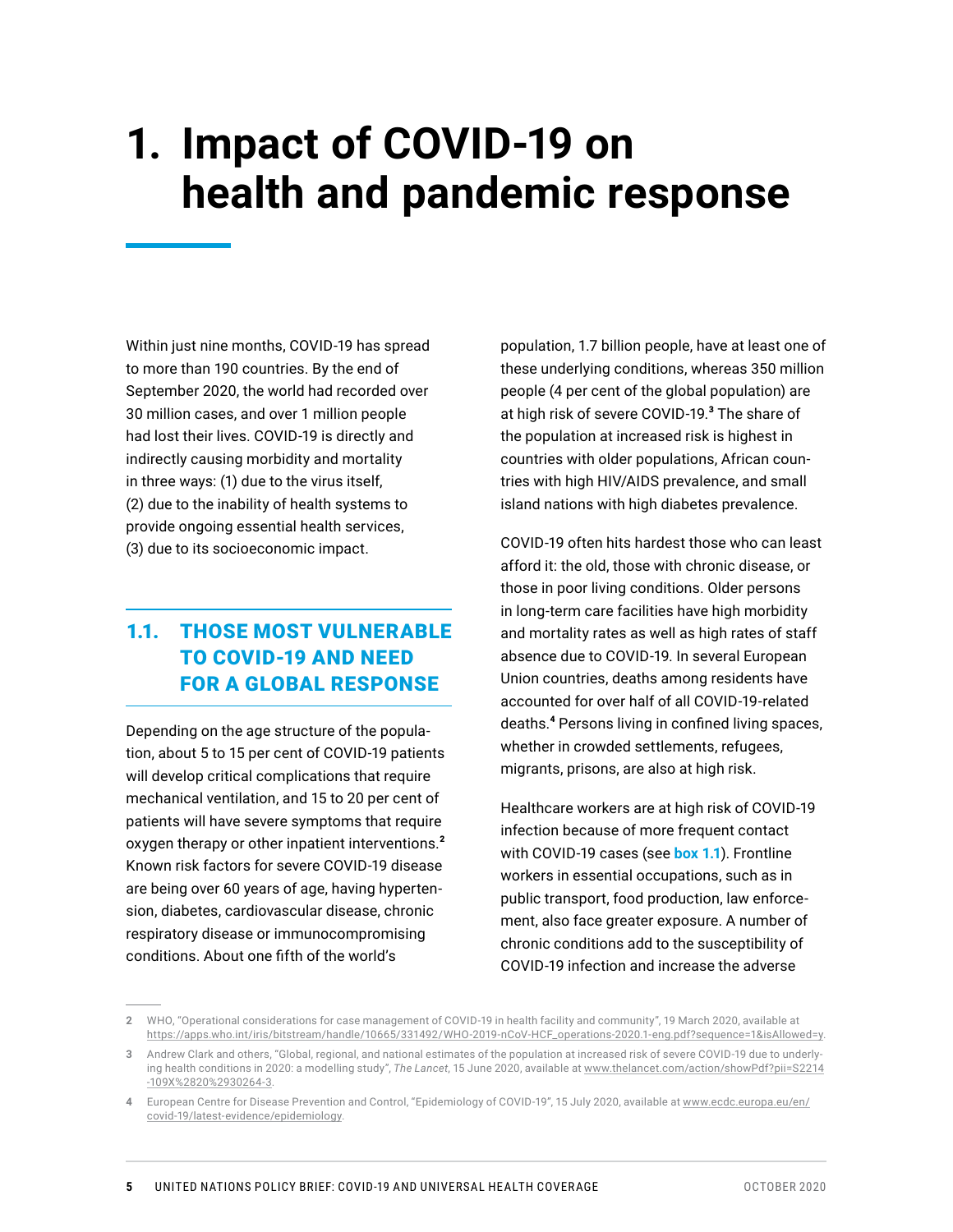consequences. For example, there are findings that HIV infection increased COVID-19 mortality in South Africa's Western Cape province 2.5-fold. Anxiety and depression appear to be common amongst people hospitalized for COVID-19, with one hospitalized cohort from Wuhan, China, indicating over 34 per cent of people experiencing symptoms of anxiety and 28 per cent experiencing symptoms of depression. This highlights the importance of mental health services being considered essential components of the national response to COVID-19, as outlined in the Policy Brief launched in May 2020 *[COVID‑19](https://www.un.org/sites/un2.un.org/files/un_policy_brief-covid_and_mental_health_final.pdf)  [and the Need for Action on Mental Health](https://www.un.org/sites/un2.un.org/files/un_policy_brief-covid_and_mental_health_final.pdf)*.

Women play a disproportionate role in responding to the pandemic, as healthcare workers, caregivers and community mobilizers. Globally, women make up 70 per cent of the health work force,<sup>5</sup> and in some countries, infections among female health workers are twice that of their male counterparts.<sup>6</sup> In the home, women do three times as much unpaid care work as men. When health systems are overloaded, a greater burden is placed on care in the home and that burden lands largely with women and girls.



#### **FIGURE 1.1. PREVALENCE OF RISKS FACTORS FOR SEVERE DISEASE, BY AGE AND SEX AND BY REGION 2020**

**5** M. Boniol and others, "Gender Equity in the Health Workforce: Analysis of 104 Countries", Health Workforce Working Paper 1, WHO, 2019; for e.g the cases of Spain and the US where over 70 per cent of infected health-care workers were women, see UN-Women, "COVID-19: Emerging gender data and why it matters", 26 June 2020, available at [https://data.unwomen.org/resources/](https://data.unwomen.org/resources/covid-19-emerging-gender-data-and-why-it-matters) [covid-19-emerging-gender-data-and-why-it-matters](https://data.unwomen.org/resources/covid-19-emerging-gender-data-and-why-it-matters).

**6** UN-Women, "COVID-19 And Women's Leadership: From An Effective Response to Building Back Better", Policy Brief no. 18, 2020, available at [www.unwomen.org/-/media/headquarters/attachments/sections/library/publications/2020/policy-brief-covid-19-and-wom](www.unwomen.org/-/media/headquarters/attachments/sections/library/publications/2020/policy-brief-covid-19-and-womens-leadership-en.pdf?la=en&vs=409)[ens-leadership-en.pdf?la=en&vs=409.](www.unwomen.org/-/media/headquarters/attachments/sections/library/publications/2020/policy-brief-covid-19-and-womens-leadership-en.pdf?la=en&vs=409)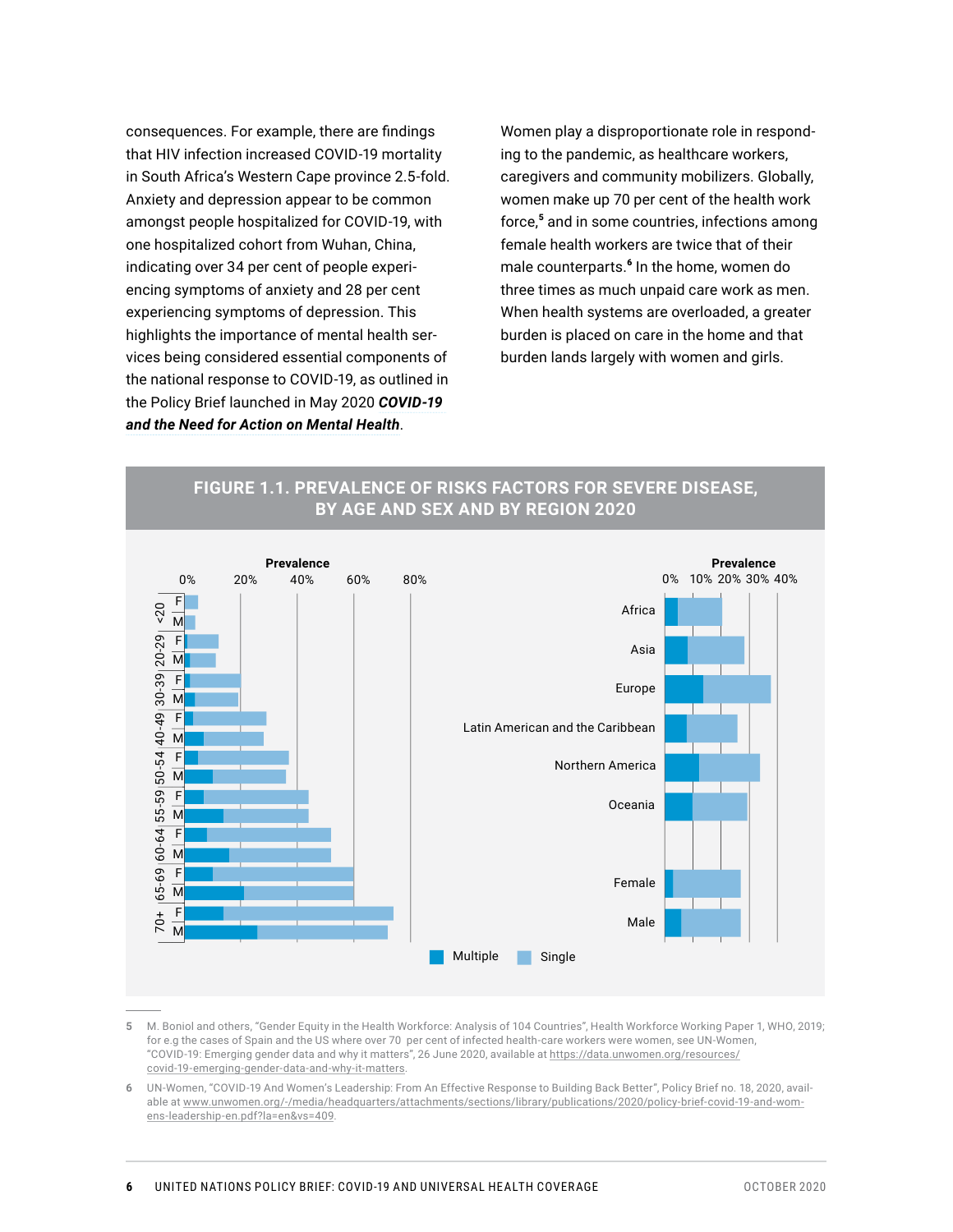Women's role and burden in the pandemic are not reflected at the decision-making table. As of 1 January 2020, three quarters of the world's parliamentary seats are held by men. Only 25 per cent of the world's health ministers are women, and women hold just 25 per cent of senior roles in health institutions. Meanwhile, 72 per cent of executives of global health organizations are men.<sup>7</sup> Women's roles need to be extended beyond the frontlines to participating in the design, implementation and monitoring of national COVID-19 responses. Evidence shows where women are Heads of State and Government, the response to COVID-19 has been perceived as particularly effective.<sup>8</sup>

Noting that most of the frontline workers are women, support to such workers should take women's needs in to account. Such measures may include offering flexible working arrangements, free transportation, extra payments and services, also recognizing women's increased burden of unpaid care work during the pandemic.

#### **BOX 1.1. INCLUSION OF REFUGEES**

Refugees, internally displaced persons and stateless persons in vulnerable situations are particularly exposed to the health impact of COVID-19. The risks are compounded in fragile, conflict-affected and humanitarian settings, in which large numbers of refugees and internally displaced persons live in overcrowded or unsanitary conditions where COVID-19 can easily spread. More than 85 per cent of refugees are hosted in low to middle-income countries. The Global Compact on Refugees calls for the international community to ensure that refugees and their host communities are not left behind in a country's progress towards the Sustainable Development Goals, including by supporting refugee inclusion in national health systems.<sup>9</sup> The Secretary-General's Policy Brief on *[COVID-19 and](https://www.un.org/sites/un2.un.org/files/sg_policy_brief_on_people_on_the_move.pdf)  [People on the Move](https://www.un.org/sites/un2.un.org/files/sg_policy_brief_on_people_on_the_move.pdf)* further called for their inclusion in national COVID-19 response plans, protection of their human rights, and recognition of their enormous potential to contribute to solutions.

**<sup>7</sup>** UN-Women, "COVID-19 And Women's Leadership", see for e.g. Denmark, Ethiopia, Finland, Germany, Iceland, New Zealand, and Slovakia.

**<sup>8</sup>** UN-Women, "Rapid gender assessment of the situation and needs of women in the context of COVID-19 in Ukraine", 2020, available at [https://www2.unwomen.org/-/media/field%20office%20eca/attachments/publications/2020/06/rapid%20gender%20assessment\\_eng](https://www2.unwomen.org/-/media/field%20office%20eca/attachments/publications/2020/06/rapid%20gender%20assessment_eng-min.pdf?la=en&vs=3646)[min.pdf?la=en&vs=3646.](https://www2.unwomen.org/-/media/field%20office%20eca/attachments/publications/2020/06/rapid%20gender%20assessment_eng-min.pdf?la=en&vs=3646)

**<sup>9</sup>** United Nations High Commissioner for Refugees, "Global Compact on Refugees", available at [www.unhcr.org/the-global-compact](http://www.unhcr.org/the-global-compact-on-refugees.html) [-on-refugees.html](http://www.unhcr.org/the-global-compact-on-refugees.html).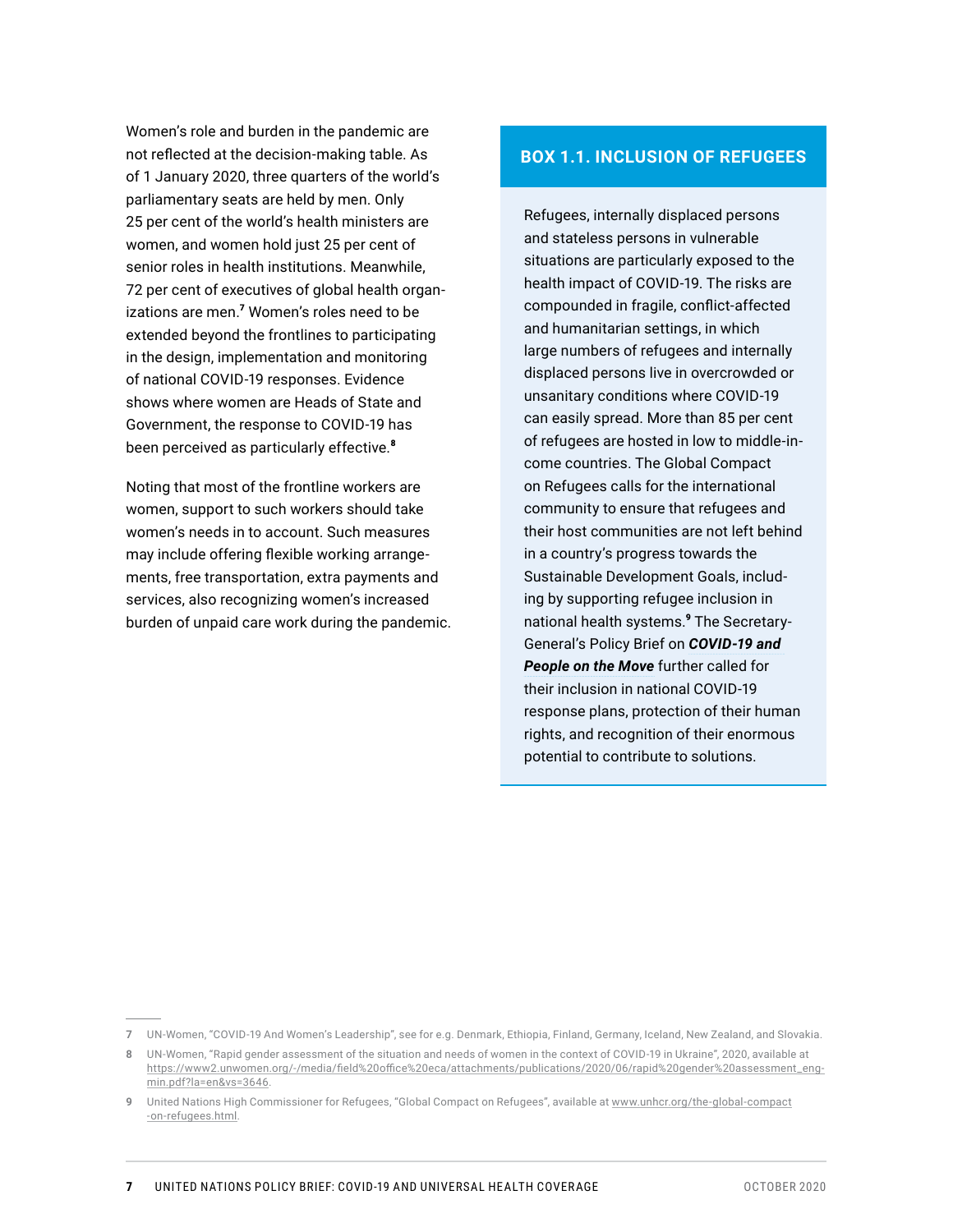#### **BOX 1.2. EXAMPLES OF GOOD PRACTICE**

#### IN ADDRESSING THE HEALTH IMPACT OF COVID-19 ON REFUGEES AND IDPS

- > In Ghana and Turkey, refugees are fully included in national health systems on par with nationals.
- > In Rwanda, urban refugees in Kigali have been included in the national social health insurance scheme.
- > In Mauritania, with the support of the World Bank, a transition is underway to build the capacity of the national system to fully include refugees.
- > In Peru, temporary health coverage has been approved for refugees and migrants suspected of or testing positive for COVID-19.

States need both financial and technical support in order to implement fully inclusive public healthcare policies. By adopting such policies, refugee-hosting countries may be able to access humanitarian and development funding and the possibility to plan for multi-year projects.

#### IN ADDRESSING THE SOCIO-ECONOMIC FALLOUT OF COVID-19 ON THOSE WHO HAVE BEEN FORCIBLY DISPLACED

- > Peru, Chile and Argentina recently began allowing foreign-trained refugee doctors, nurses and others with medical training to work during the COVID-19 response. In Ireland, the Medical Council has announced it would allow refugees and asylum-seekers with medical training to provide medical support by taking up roles, including as healthcare assistants.
- > Humanitarian actors in Burkina Faso, Chad, Guinea and Liberia continue to pay teacher incentives during the closure of schools for refugee teachers to ensure continuity of income.
- > The South African Government confirmed that 30 per cent of financial support for small convenience shop owners can go to foreign-owned businesses, including those owned by refugees.

**Governments around the world have expanded their control measures to reduce the spread of COVID-19.** The measures have included school and workplace closing, cancelling public events, restrictions on gathering size, reducing public transport, stay-at-home requirements and restrictions on internal movement and international travel.<sup>10</sup> Such measures have been effective in reversing the rising numbers of COVID-19 cases and deaths. For instance, countries that went into lockdown early experienced fewer deaths in subsequent weeks. Also, the cumulative per-capita mortality rate from COVID-19 has plateaued at different levels in different countries. Some people at particularly high risk, such as those of older ages, may need further shielding from potential exposure to COVID-19 infection. Others, such as nonviolent prisoners living in confined spaces, have been released on a case-by-case base.

**<sup>10</sup>** Blavatnik School of Government, University of Oxford, "US Government Response", 14 September 2020, available at [www.bsg.ox.ac.uk/](http://www.bsg.ox.ac.uk/research/research-projects/coronavirus-government-response-tracker) [research/research-projects/coronavirus-government-response-tracker](http://www.bsg.ox.ac.uk/research/research-projects/coronavirus-government-response-tracker).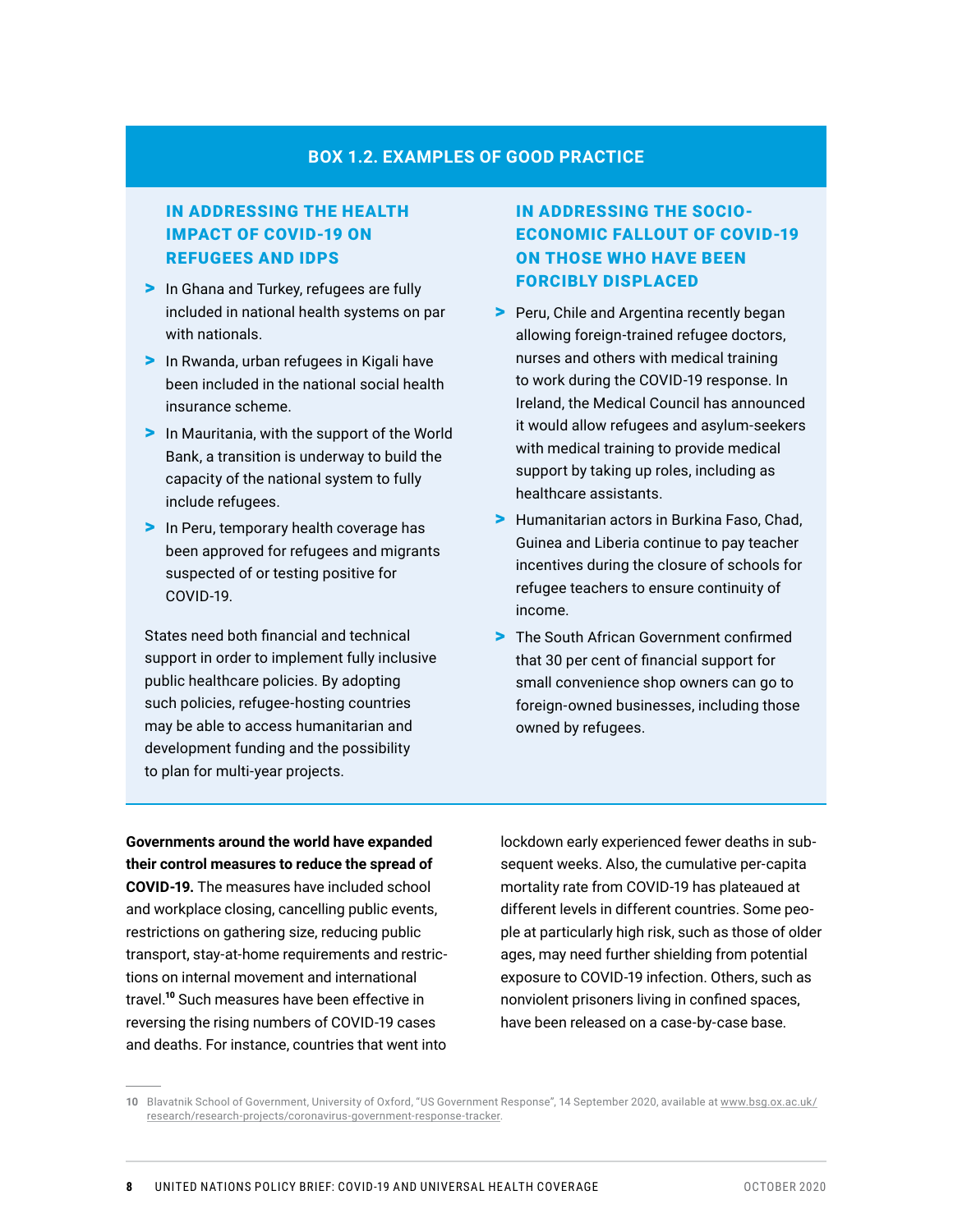Treatment and care decisions need to be based on medical need and not on discriminatory factors such as ethnicity, nationality, religion, sex, age, disability or political affiliation. It is essential that patients with similar health problems or symptoms receive equal treatment and care.

Patients and their caregivers need to be involved in decision-making to the greatest extent possible, explaining options and limitations in treatment. It is important that treatment and care does not increase peoples' financial hardship, which is a core principal of universal health coverage.

#### **FIGURE 1.2. IMPLEMENTATION OF CONTAINMENT AND PUBLIC HEALTH INTERVENTIONS BY REGION, 2020**

Index runs from 0 to 100 and signifies the strength of public health response by region.



**Source:** World Health Organization.

#### **FIGURE 1.3. TREND IN COVID-19 CASES AND DEATHS BY SDG REGION, 2020**



**Source:** World Health Organization.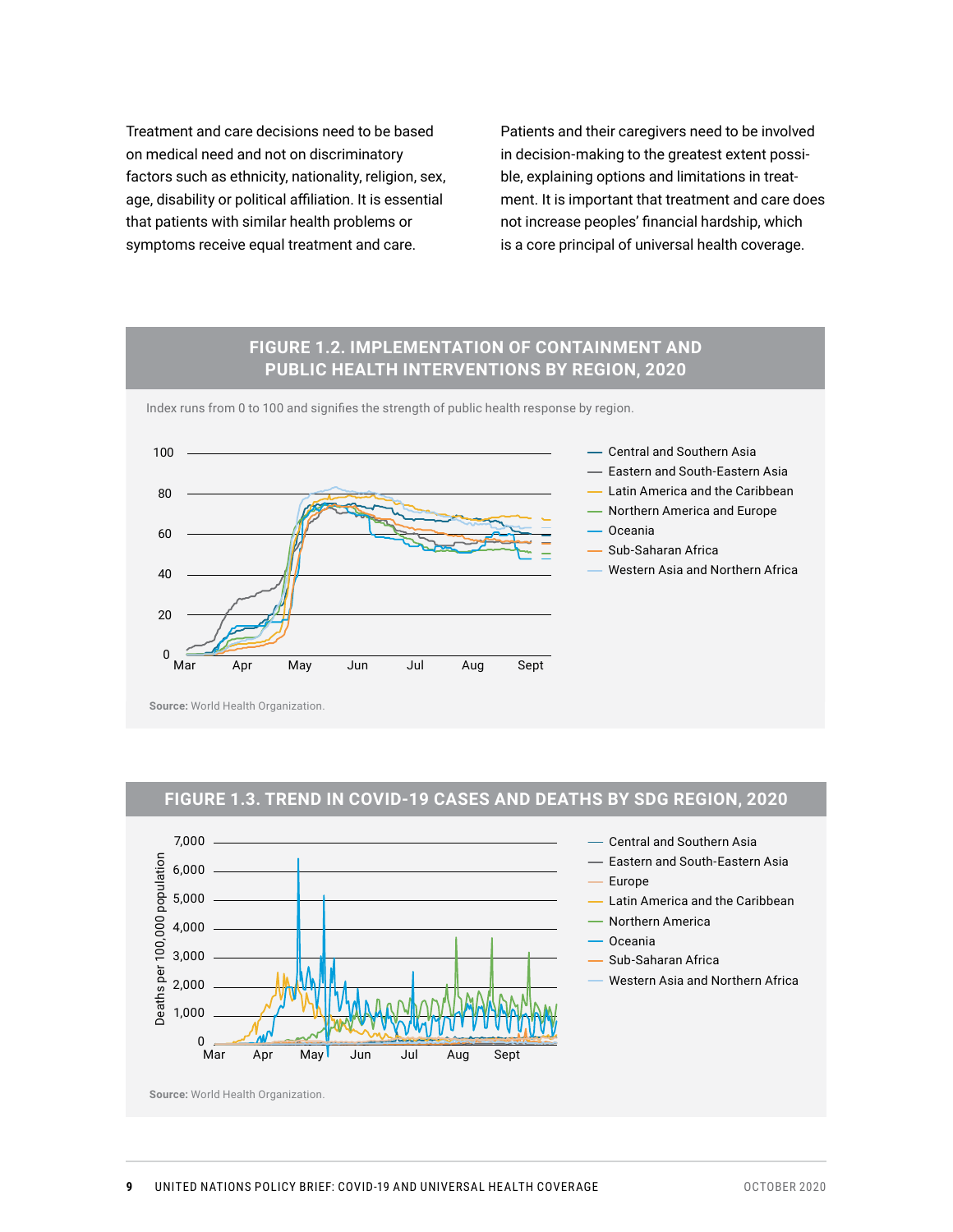### 1.2. IMPACT ON OTHER HEALTH SERVICES

**The additional patient load caused by COVID-19 threatens the ability of health systems to provide other essential health services.** On a local scale this may mean the cancellation of elective surgeries and other non-urgent procedures, but may also lead to wider effects owing to the restriction of travel, interruption of supply chains and redeployment of staff.<sup>11</sup> The indirect effects can sometimes outweigh the direct impact of the COVID-19 outbreak itself. Already, we have seen disruptions in 90 per cent of countries. As with COVID-19, those who miss out on essential health services are likely to be from poor, disadvantaged groups with poorer access to services.

#### **On a global scale, the effects may seriously impair or reverse progress towards the Sustainable Development Goals (SDGs).**

For example, coverage reductions of 9.8 to 18.5 per cent of reproductive, maternal and child health interventions, such as immunization, and a wasting increase of 10 per cent, could lead to more than 250,000 additional child deaths and 12,000 maternal deaths over 6 months in 118 countries.<sup>12</sup> Furthermore, 47 million women may not be able to access modern contraceptives, 7 million unintended pregnancies may occur and 31 million additional cases of gender-based

violence can be expected to occur if lockdowns continue for at least six months in 114 low- and middle-income countries.<sup>13</sup> A suspension of planned insecticide-treated nets distributions in 2020, and reduced access to effective antimalarial treatment could lead to an estimated 769,000 malaria deaths by the end of 2020.<sup>14</sup> A global reduction of 25 per cent in expected tuberculosis detection for 3 months could increase tuberculosis deaths by 13 per cent, bringing us back to the levels of tuberculosis mortality that we had 5 years ago.<sup>15</sup> A sixmonth disruption of antiretroviral therapy could lead to more than 500,000 extra deaths from AIDS-related illnesses in sub-Saharan Africa in 2020–2021: in 2018, an estimated 470,000 people died of AIDS-related deaths in the region.<sup>16</sup>

**COVID-19 can negatively affect outcomes in people with noncommunicable diseases** through delays in diagnosis of noncommunicable diseases, such as cancers and heart disease among others, resulting in more advanced stages of disease. Delays in seeking care for heart attack, stroke and cancer have been reported in some countries.<sup>17</sup>

**To minimize morbidity and mortality, countries need to identify essential health services that will be prioritized for continuation during the acute phase of the COVID-19 pandemic.**  High-priority categories are listed in **box 1.3**. 18

- **16** A. Hogan and others "Spiral: Report 19: The Potential Impact of the COVID-19 Epidemic on HIV, TB and Malaria in Low- and Middle-Income Countries", 30 April 2020, available at <https://spiral.imperial.ac.uk:8443/handle/10044/1/78670>.
- **17** Marion M. Mafham and others, "COVID-19 pandemic and admission rates for and management of acute coronary syndromes in England", *The Lancet*, vol. 396, No. 10248, 8 August 2020, available at https://doi.org/10.1016/S0140-6736(20)31356-8.
- **18** WHO, "Maintaining essential health services".

**<sup>11</sup>** WHO, "Maintaining essential health services: operational guidance for the COVID-19 context", 1 June 2020, available at [www.who.int/](http://www.who.int/publications/i/item/WHO-2019-nCoV-essential-health-services-2020.1) [publications/i/item/WHO-2019-nCoV-essential-health-services-2020.1](http://www.who.int/publications/i/item/WHO-2019-nCoV-essential-health-services-2020.1).

**<sup>12</sup>** Timothy Roberton and others, "Early estimates of the indirect effects of the COVID-19 pandemic on maternal and child mortality in low-income and middle-income countries: a modelling study", *The Lancet: Global Health*, vol. 8, No. 7, 1 July 2020, available at [www.thelancet.com/journals/langlo/article/PIIS2214-109X\(20\)30229-1/fulltext](http://www.thelancet.com/journals/langlo/article/PIIS2214-109X(20)30229-1/fulltext).

**<sup>13</sup>** United Nations Population Fund, "Coronavirus Disease (COVID-19) Pandemic", June 2020, available at [www.unfpa.org/sites/default/](http://www.unfpa.org/sites/default/files/resource-pdf/UNFPA_Global_Response_Plan_Revised_June_2020_.pdf) [files/resource-pdf/UNFPA\\_Global\\_Response\\_Plan\\_Revised\\_June\\_2020\\_.pdf](http://www.unfpa.org/sites/default/files/resource-pdf/UNFPA_Global_Response_Plan_Revised_June_2020_.pdf).

**<sup>14</sup>** WHO, "The potential impact of health service disruptions on the burden of malaria", 23 April 2020, available at [www.who.int/](http://www.who.int/publications/i/item/the-potential-impact-of-health-service-disruptions-on-the-burden-of-malaria) [publications/i/item/the-potential-impact-of-health-service-disruptions-on-the-burden-of-malaria.](http://www.who.int/publications/i/item/the-potential-impact-of-health-service-disruptions-on-the-burden-of-malaria)

**<sup>15</sup>** WHO, "Tuberculosis and COVID-19", Information Note, 12 May 2020, available at [www.who.int/docs/default-source/documents/](http://www.who.int/docs/default-source/documents/tuberculosis/infonote-tb-covid-19.pdf?sfvrsn=b5985459_18) [tuberculosis/infonote-tb-covid-19.pdf?sfvrsn=b5985459\\_18.](http://www.who.int/docs/default-source/documents/tuberculosis/infonote-tb-covid-19.pdf?sfvrsn=b5985459_18)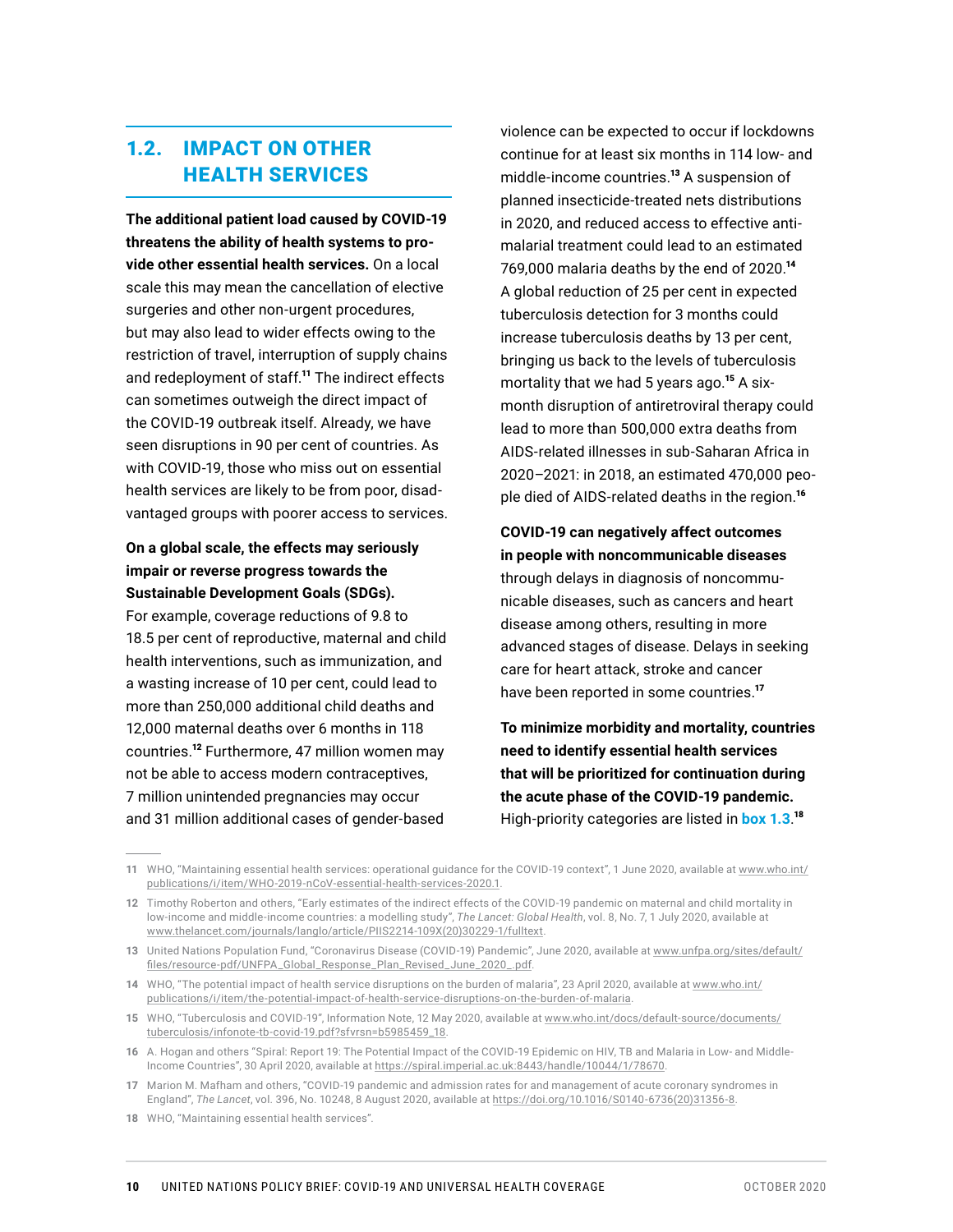

#### **FIGURE 1.4. PERCENTAGE CHANGE IN DELIVERIES BORNE IN PUBLIC HEALTH FACILITIES IN EAST AND SOUTHERN AFRICA, 2020 VERSUS 2019**



The national lockdown started on week 12, partial lifts were initiated on week 16 in some states. Data extracted from the public website of the national real-time tuberculosis surveillance system.

**Source:** https://reports.nikshay.in/Reports/TBNotification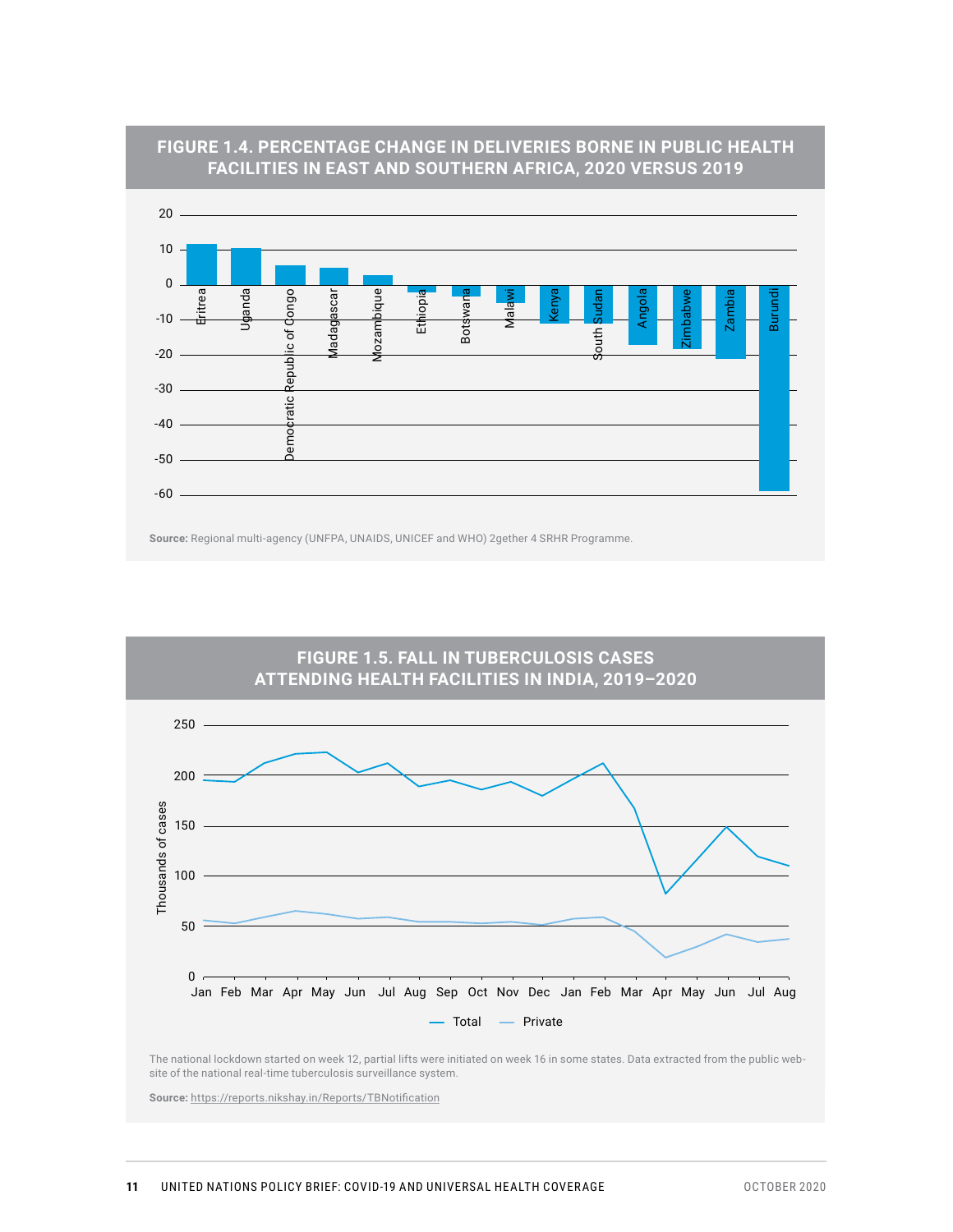#### **BOX 1.3. SERVICES TO BE PRIORITIZED DURING COVID-19 PANDEMIC**

- > Management of emergency health conditions and common acute presentations that require time-sensitive interventions, including care for women survivors of violence
- > Prevention and treatment services for communicable diseases, including immunizations
- > Services related to sexual and reproductive health, including during pregnancy and childbirth
- > Core services for vulnerable populations, such as infants and older adults
- > Provision of medications, supplies and support from health care workers for the ongoing management of chronic diseases, including mental health conditions and
- > Auxiliary services, such as basic diagnostic imaging, laboratory and blood bank services.

**As the COVID-19 case-load decreases, many services that were suspended will need to be restored rapidly.** Decisions about modifications to service delivery must be informed by accurate and timely data on the delivery of a core set of essential services. Reports should highlight any changes in the readiness of health facility and community delivery systems, including interrupted preventive programmes, such as for missed vaccinations, as well as severe exacerbations of non-communicable diseases or advanced infections. Service restoration is likely to occur in the context of a "new normal", with ongoing risks of COVID-19 transmission and recurrence of local clusters or community transmission. Contingency planning for the possible resuspension of services is necessary and may include resupplying of equipment and medicines and training personnel.

#### 1.3. SOCIO-ECONOMIC IMPACT

**Various measures used to limit the spread of COVID-19, and ease the strain on health care systems, have reduced travel, consumption and investment, as well as restricted labour supply and production, causing huge socio-economic impacts, especially for the most vulnerable.**<sup>19</sup> These impacts and measures to mitigate them have been laid out in great depth in the previous p[olicy briefs.](https://www.un.org/en/coronavirus/UN-response) The IMF and the World Bank are supporting the Debt Service Suspension Initiative in which borrowers can use freed-up resources to increase social, health, or economic spending. This is critical for universal health coverage in particular, as progress requires public funding.<sup>20, 21, 22</sup>

**<sup>19</sup>** World Bank, *Global Economic Prospects 2020*, "Chapter 1: Global Outlook, Pandemic, Recession: The Global Economy in Crisis", June 2020, available at<https://openknowledge.worldbank.org/bitstream/handle/10986/33748/211553-Ch01.pdf>.

**<sup>20</sup>** WHO, "Policy Brief No 1 Raising revenues for health in support of UHC: strategic issues for policy makers", 10 November 2015, available at [www.who.int/publications/i/item/raising-revenues-for-health-in-support-of-uhc-strategic-issues-for-policy-makers.](http://www.who.int/publications/i/item/raising-revenues-for-health-in-support-of-uhc-strategic-issues-for-policy-makers)

**<sup>21</sup>** Ajay Tandon and others, "From slippery slopes to steep hills: Contrasting landscapes of economic growth and public spending for health", *Social Science and Medicine*, vol. 259, August 2020, available at [www.sciencedirect.com/science/article/pii/](http://www.sciencedirect.com/science/article/pii/S0277953620303907?dgcid=rss_sd_all) [S0277953620303907?dgcid=rss\\_sd\\_all.](http://www.sciencedirect.com/science/article/pii/S0277953620303907?dgcid=rss_sd_all)

**<sup>22</sup>** Joseph Kutzin, Winnie Yip and Cheryl Cashin, "Alternative Financing Strategies for Universal Health Coverage", *World Scientific Handbook of Global Health Economics and Public Policy*, 2016, available at [www.worldscientific.com/doi/abs/10.1142/9789813140493\\_0005](http://www.worldscientific.com/doi/abs/10.1142/9789813140493_0005).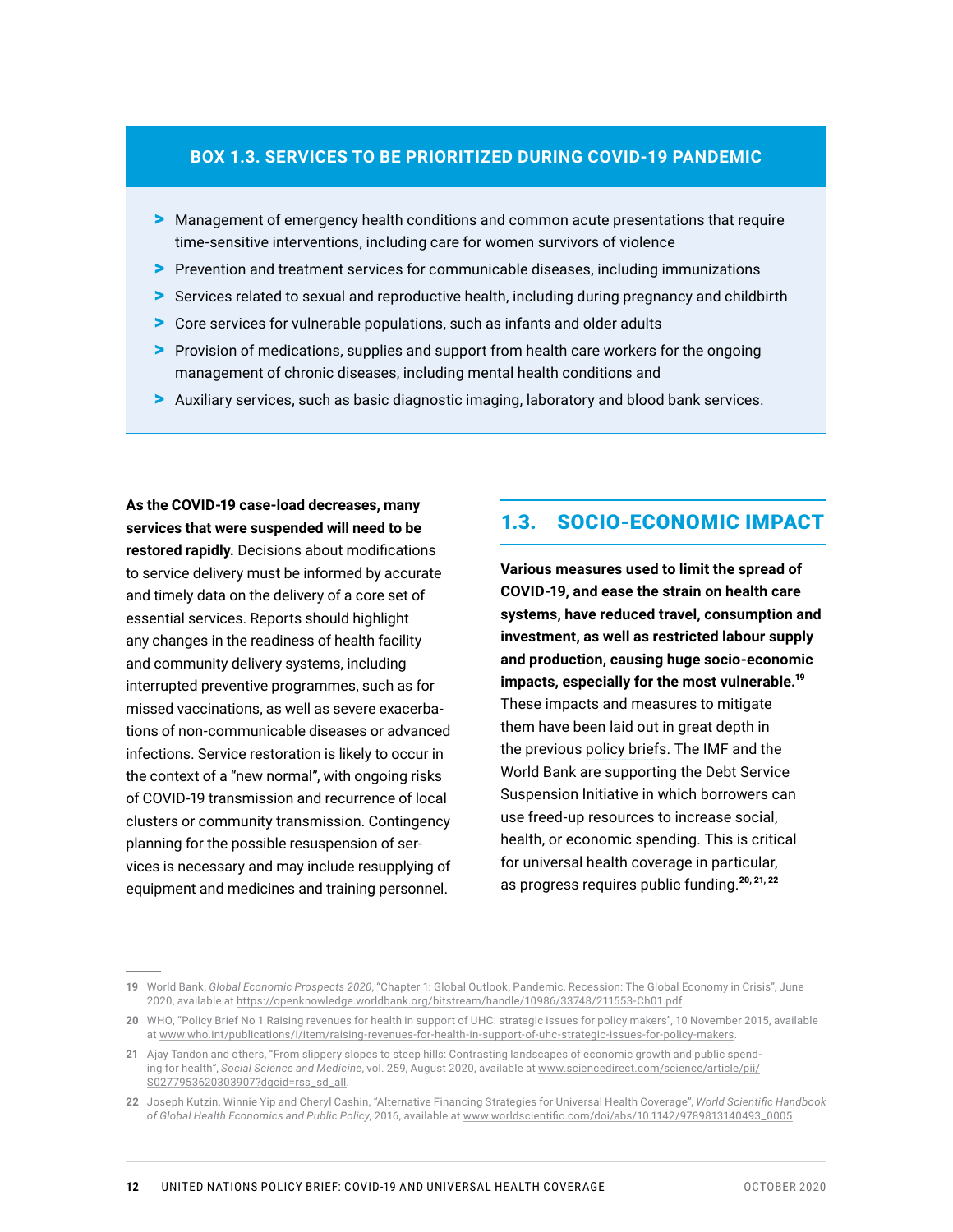**Despite these fiscal stimulus interventions, advanced economies are expected to experience a 7 per cent drop in output, while emerging market and developing economies will mark their first output contraction in more than 50 years.** The pandemic is costing the global economy \$375 billion a month and 500 million jobs since the beginning of the crisis. It will be vital to address the root cause of the economic crisis — which is the COVID-19 disease — by prioritizing health investments now. The financial costs for a comprehensive public health response to the pandemic will be small compared with those of a prolonged global recession. Health financing policies need to prioritize public financing for health and remove financial barriers to accessing services.<sup>23</sup>

#### **The global recession is projected to lead to the first rise in global extreme poverty since**

**1998.** It is estimated that COVID-19 could push an additional 70 to 100 million people into extreme poverty in 2020, effectively wiping out progress made since 2017. The consequences for human health are potentially serious, with each health-related SDG target likely to go backwards. Those most influenced by a poverty indicator will likely be most affected (e.g. tuberculosis will be less likely to be treated, skilled delivery rates reduced).

**A large share of the new extreme poor will be concentrated in countries that are already struggling with high poverty rates and numbers of poor.** Almost half of the projected new poor will be in South Asia, and more than a third in Sub-Saharan Africa. The increase in world poverty threatens the ability of the most vulnerable to access health services.

The incidence of catastrophic health expenditure increased continuously between 2000 and 2015, and its incidence may increase further due to the COVID-19 pandemic.<sup>24</sup>

## 1.4. MASSIVELY EXPAND ACCESS TO NEW RAPID DIAGNOSTICS AND TREATMENTS AND ENSURE FUTURE COVID-19 VACCINES ARE A GLOBAL PUBLIC GOOD

We are now at a critical juncture of the COVID-19 pandemic. After initial success in suppressing transmission, many countries are now experiencing a resurgence of cases after easing some restrictions. WHO has urged countries to continue focusing on fully implementing the proven effective public health measures, and has provided [comprehensive guidance](https://www.who.int/emergencies/diseases/novel-coronavirus-2019/technical-guidance) on suppressing transmission of the virus.

Safe and effective vaccines, diagnostics and therapeutics will be vital for ending the pandemic and accelerating the global recovery. But these life-saving tools will only be effective if they are available for the most vulnerable equitably and simultaneously in all countries — essentially, to make these tools global public goods. The *[Access to COVID-19](https://www.who.int/publications/m/item/access-to-covid-19-tools-(act)-accelerator)  Tools Accelerator* [\(ACT-Accelerator\)](https://www.who.int/publications/m/item/access-to-covid-19-tools-(act)-accelerator) is the best global solution for speeding up the development of the tools we need to save lives as fast as possible, and to make them available for as many as possible as equitably as possible.

**<sup>23</sup>** UHC2030 International Health Partnership, "Living with COVID-19: Time to get our act together on health emergencies and UHC", discussion paper, 27 May 2020, available at [www.uhc2030.org/fileadmin/uploads/uhc2030/Documents/Key\\_Issues/Health\\_emergencies\\_](http://www.uhc2030.org/fileadmin/uploads/uhc2030/Documents/Key_Issues/Health_emergencies_and_UHC/UHC2030_discussion_paper_on_health_emergencies_and_UHC_-_May_2020.pdf) [and\\_UHC/UHC2030\\_discussion\\_paper\\_on\\_health\\_emergencies\\_and\\_UHC\\_-\\_May\\_2020.pdf](http://www.uhc2030.org/fileadmin/uploads/uhc2030/Documents/Key_Issues/Health_emergencies_and_UHC/UHC2030_discussion_paper_on_health_emergencies_and_UHC_-_May_2020.pdf).

**<sup>24</sup>** WHO, *Primary Health Care on the Road to Universal Health Coverage: 2019 Monitoring Report*, available at [www.who.int/healthinfo/](http://www.who.int/healthinfo/universal_health_coverage/report/uhc_report_2019.pdf?ua=1) [universal\\_health\\_coverage/report/uhc\\_report\\_2019.pdf?ua=1.](http://www.who.int/healthinfo/universal_health_coverage/report/uhc_report_2019.pdf?ua=1)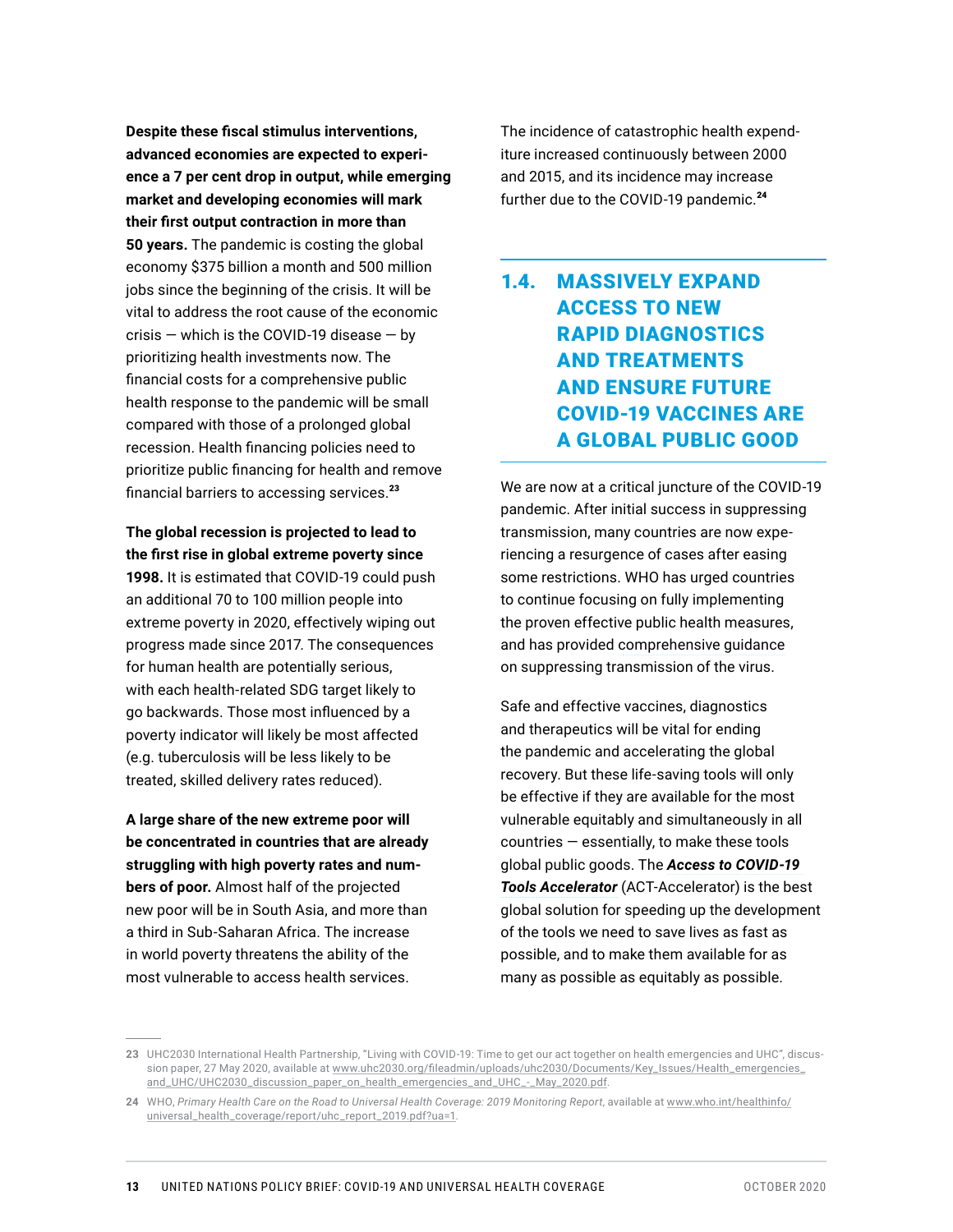The ACT-Accelerator is already delivering concrete results – evaluating dozens of new game-changing rapid diagnostics; the only proven therapy for severe COVID-19 disease; the largest vaccine research portfolio and the establishment of a COVAX Vaccine Facility with over 156 economies now committed and more joining; and establishing consensus on the international allocation of these products. Through this mechanism, countries share risks and increase the likelihood of gaining access to the most successful, proven, effective and safe vaccines. This pooling of risk and return — as opposed to national vaccine efforts  $-$  is the only safe and certain way to rapidly reopen the global economy and restore livelihoods. In the first phase, the key is getting vaccines to those who need it most, including health and social care workers, the elderly and other vulnerable populations simultaneously across the world — regardless of wealth. The ACT-Accelerator needs now to move quickly out of its start-up phase to leverage this impressive early progress for impact at scale.

Investing in the ACT-Accelerator will accelerate every country's own recovery. The ACT-Accelerator urgently requires \$35 billion to help it go from start-up to scale up to meet its goals — to produce 2 billion vaccine doses, 245 million treatments and 500 million tests.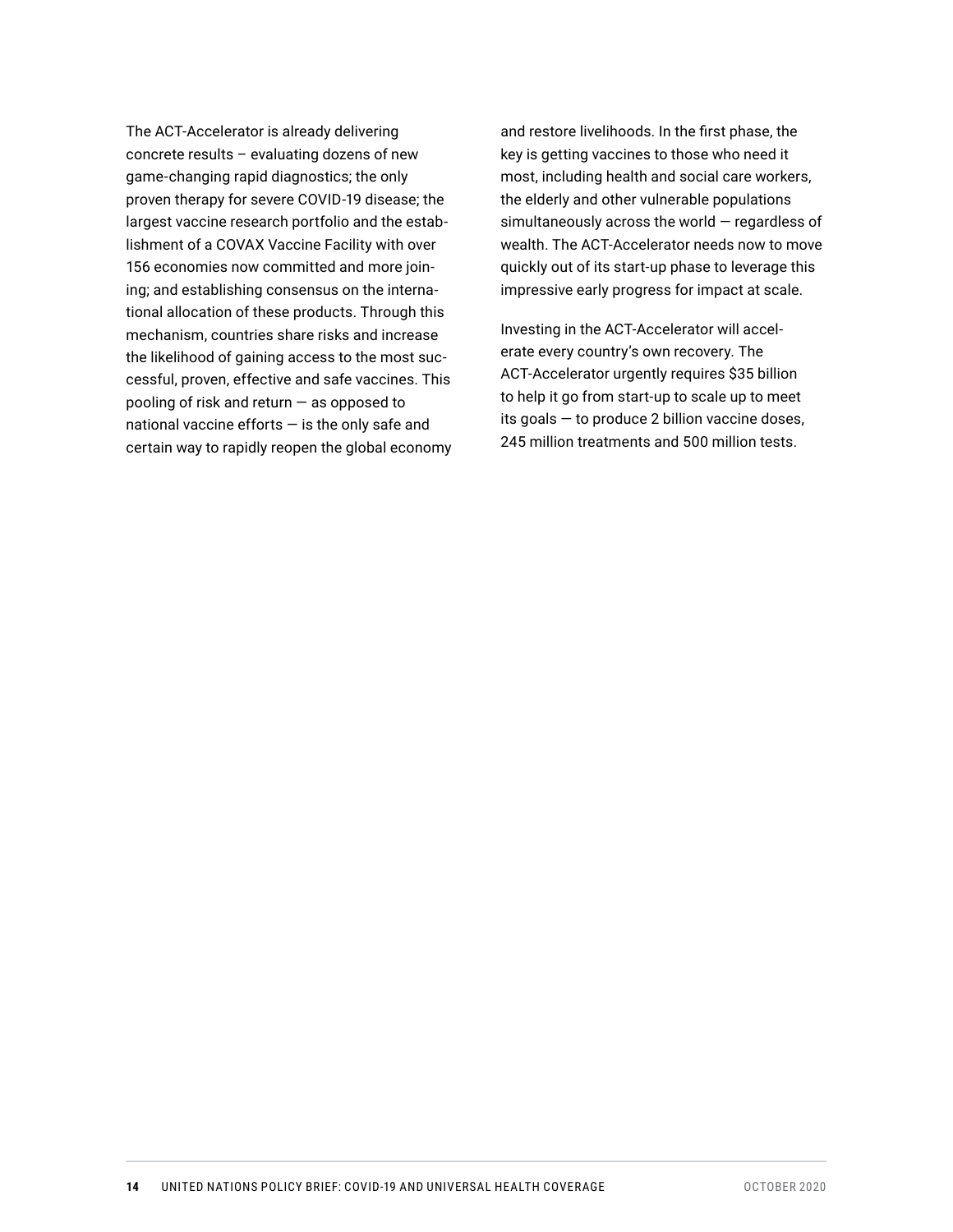## **2. Universal health coverage is important for an effective COVID-19 response**

The current COVID-19 crisis has laid bare long-ignored global health risks, including inadequate health systems, gaps in social protection and structural inequalities. It has also brought home the importance of basic public health, and health services, to the resilience of a population in the face of a new virus or pandemic, lending ever greater urgency to the quest for universal health coverage.

Health is a fundamental human right, encompassing health services as well as the underlying determinants of health, and universal health coverage is a critical tool for achieving health for all. Universal health coverage is defined as a situation where all individuals and communities receive the health services they need without undue financial hardship. However, at least half of the world's population still do not have full coverage of essential health services, and over 800 million people spend at least 10 per cent of their household budgets to pay for health.<sup>25</sup>

The COVID-19 pandemic has also exposed inconsistencies in implementation. Universal health coverage, by definition, includes access to the full spectrum of services, including health promotion, prevention and treatment. All these,

and health security, are included in the tracking of universal health coverage progress under SDG 3.8.1 (service coverage). But in practice, the focus has largely been on treatment, with less or no attention to promotion and prevention.<sup>26</sup>

### 2.1. COMMON GOODS FOR HEALTH

To respond to the pandemic efficiently and effectively, and build the foundations for a better future, governments need to expand their investments in core health system functions that are fundamental to protecting and promoting health and well-being, called "common goods for health" (see **box 2.1**).<sup>27</sup> In human-rights terms, this means committing the maximum available resources towards meeting the minimum core obligations under the right to health. These include access to essential medicines and the equitable distribution of all health facilities, goods and services. These functions are integral to the commitments that all Member States made in the *International Health Regulations*, as well as the *Political Declaration on Universal* 

**<sup>25</sup>** WHO, "Universal health coverage (UHC)", available at [www.who.int/en/news-room/fact-sheets/detail/universal-health-coverage-\(uhc\).](http://www.who.int/en/news-room/fact-sheets/detail/universal-health-coverage-(uhc))

**<sup>26</sup>** UHC2030, "Living with COVID-19", available at [www.uhc2030.org/fileadmin/uploads/uhc2030/Documents/Key\\_Issues/Health\\_](http://www.uhc2030.org/fileadmin/uploads/uhc2030/Documents/Key_Issues/Health_emergencies_and_UHC/UHC2030_discussion_paper_on_health_emergencies_and_UHC_-_May_2020.pdf) [emergencies\\_and\\_UHC/UHC2030\\_discussion\\_paper\\_on\\_health\\_emergencies\\_and\\_UHC\\_-\\_May\\_2020.pdf.](http://www.uhc2030.org/fileadmin/uploads/uhc2030/Documents/Key_Issues/Health_emergencies_and_UHC/UHC2030_discussion_paper_on_health_emergencies_and_UHC_-_May_2020.pdf)

**<sup>27</sup>** WHO, "Common goods for health", 2019, available at [www.who.int/health-topics/common-goods-for-health#tab=tab\\_1](http://www.who.int/health-topics/common-goods-for-health#tab=tab_1).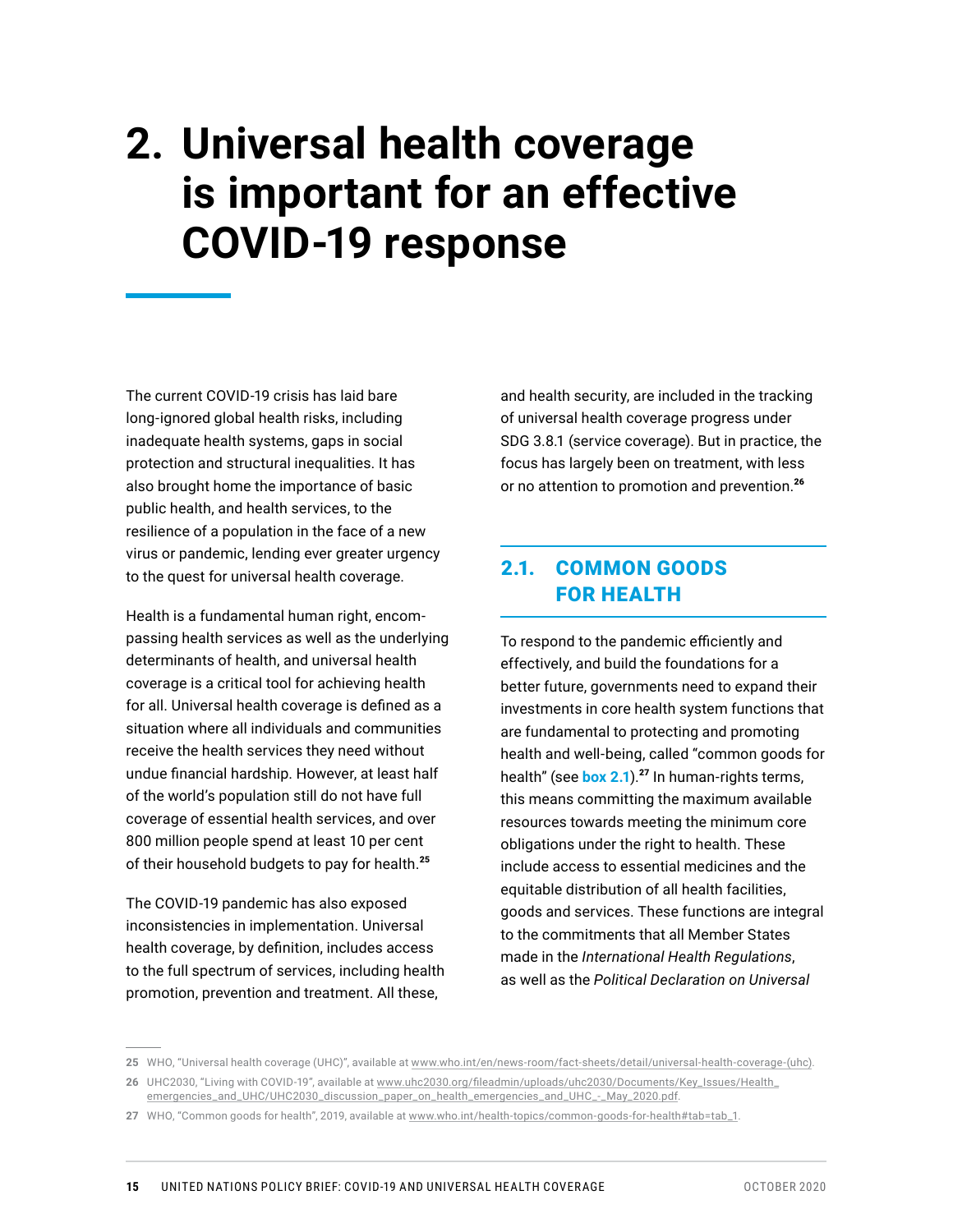#### **BOX 2.1. COMMON GOODS FOR HEALTH\***

- > Policy coordination
	- » Institutional capacities (e.g. centre for disease control, public health institute, emergency operations centre)
	- » Health labour market policies
	- » Procurement and supply chains for personal protective equipment and other supplies
- > Information and surveillance (e.g. centre for disease control, public health institutes, community-based surveillance for COVID-19 including information systems) and laboratory capacity (e.g. expanding COVID-19 testing capacity)
- > Risk communication (e.g. outreach to empower individuals and families to better manage their own health and to strengthen community engagement and trust)
- > Regulation
	- » Food control and licensure
	- » Medicines and health products quality regulation
- > Fiscal instruments (e.g. health taxes, removal of energy subsidies to reduce respiratory illness)
- > Public health programmes
	- » Water and sanitation in health facilities
	- » Immunization
	- » Animal health
	- » Environmental health

*Health Coverage* in 2019.<sup>28, 29</sup> Preparedness can be built into existing health system capacities rather than creating new structures or hiring new personnel. The COVID-19 experience has brought home the reality that the health systems of many countries were not adequately prepared to fully protect the health of their populations.

**Strong health systems based on primary health care are the foundation of an effective response to COVID-19 as well as for universal health coverage.** In some countries the emergency response has focused more on expanding intensive care beds than primary care. Both are needed. Facility-based services need to be delivered remotely, with personal protective equipment and ventilators, while primary care services that would routinely be delivered across multiple visits need to be integrated when possible. Inpatient admission processes may need to be adapted, as the risks and benefits associated with hospital-based care may change.

Alternative approaches to making essential medicines and services available should be urgently introduced when facility-based services are restricted. For example, telemedicine for key information and delivery of medicines by post, self-care interventions and task-sharing for outreach workers are all mechanisms that can increase access to essential health services when facility-based care is not possible.

**Effective communication and community engagement are essential to maintaining** 

**public trust.** While patient-provider encounters should be in keeping with physical distancing recommendations during the COVID-19 pandemic, patients should not delay seeking care for time-sensitive conditions and should maintain ongoing therapies for chronic

**<sup>\*</sup>** Also known as essential public health functions

**<sup>28</sup>** WHO, *International Health Regulations (2005) Third Edition*, 1 January 2016, available at [https://www.who.int/](https://www.who.int/publications-detail-redirect/9789241580496) [publications-detail-redirect/9789241580496.](https://www.who.int/publications-detail-redirect/9789241580496)

**<sup>29</sup>** https://undocs.org/en/A/RES/74/2.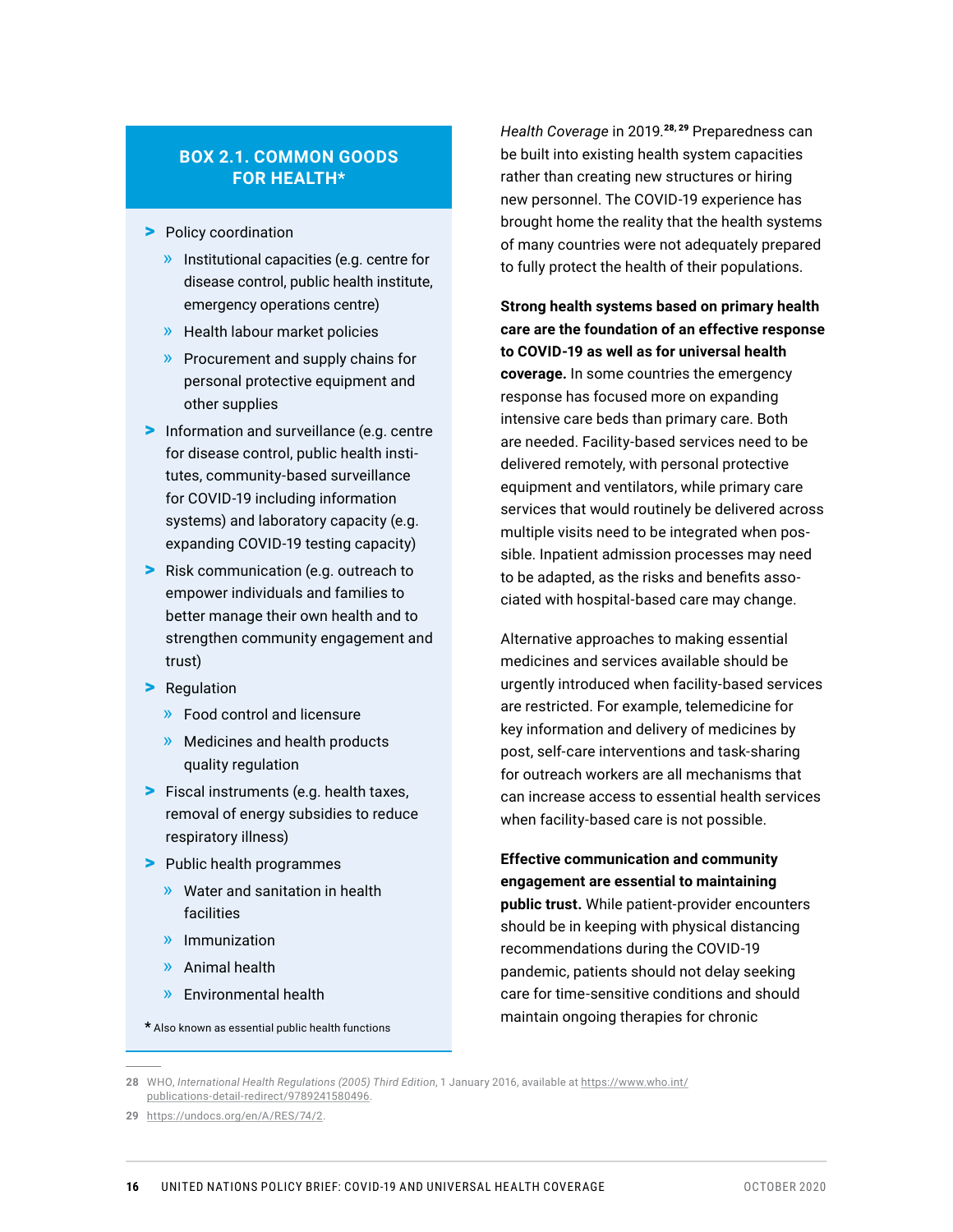conditions. Clear messages about when and where to seek care, the suspension of user fees and reassurance about the safety of care are an essential part of the pandemic response. Community and civil society participation in national COVID-19 coordination task forces are essential to a more effective response.

**Participation in and access to health information and education are essential for the full enjoyment of the right to health.** Armed with accurate, timely and accessible information, available in all local languages, affected communities are able to make informed decisions about protecting themselves and others. Particularly where their active and meaningful participation in health decision-making is solicited and facilitated at the same time, communities are empowered for positive involvement in the health response. This is equally true of communities and groups who often find themselves on the margins of society, such as migrants, persons with disabilities, persons living in poverty and older persons.

**COVID-19 reinforces the importance of governments seeing local communities, affected populations, relevant stakeholders and organizations, civil society and the private sector, as part of the solution to the epidemic**. Gender equity and the empowerment of women are essential in shaping health emergency preparedness and response. An effective response depends on trust in government so that strategies are supported, as well as having strong management across multiple stakeholders and organizations, with clear accountability. The value of community groups has repeatedly been shown in contributing to

community mobilization, awareness raising, linking suspected cases with care and services, as well follow-ups during recovery and support.

### 2.2. FINANCING OF HEALTH DURING COVID-19 CRISIS

**Removal of financial barriers to accessing health services is a vital step to ensuring greater public health.** This is challenging during an economic recession, but COVID-19 has shown that effective epidemic control benefits the economy. COVID-19 reinforces the need to remove financial barriers from individuals' decisions about whether to seek care.<sup>30</sup> Ideally, patients do not pay user fees (co-payments) at the point of care for essential services during the COVID-19 pandemic since the expectation of payment may pose a substantial barrier to seeking and receiving needed care. While this is generally a concern for ensuring equitable access, it takes on additional importance in the context of a highly communicable disease, affecting not only the person who might need care but the others who might be affected by that person.

**Public and contracted private providers need to be compensated by advanced provider payments where feasible.** In settings where informal payments (for example, for medical supplies or to health workers) are common, a mere declaration of free services may not be sufficient. Governments could establish reliable mechanisms to ensure no-fee delivery of essential services<sup>31</sup> and communicate this policy clearly to the public. If fees, or other financial barriers (e.g. transport costs), cannot be

**<sup>30</sup>** UHC2030, "Living with COVID-19", available at [www.uhc2030.org/fileadmin/uploads/uhc2030/Documents/Key\\_Issues/Health\\_](http://www.uhc2030.org/fileadmin/uploads/uhc2030/Documents/Key_Issues/Health_emergencies_and_UHC/UHC2030_discussion_paper_on_health_emergencies_and_UHC_-_May_2020.pdf) [emergencies\\_and\\_UHC/UHC2030\\_discussion\\_paper\\_on\\_health\\_emergencies\\_and\\_UHC\\_-\\_May\\_2020.pdf.](http://www.uhc2030.org/fileadmin/uploads/uhc2030/Documents/Key_Issues/Health_emergencies_and_UHC/UHC2030_discussion_paper_on_health_emergencies_and_UHC_-_May_2020.pdf)

**<sup>31</sup>** Prosper Tumusiime, "Domestic Health Financing for Covid-19 Response in Africa", *Social Health Protection Network*, 28 April 2020, available at https://p4h.world/en/bmj-domestic-health-financing-covid-19-response-africa.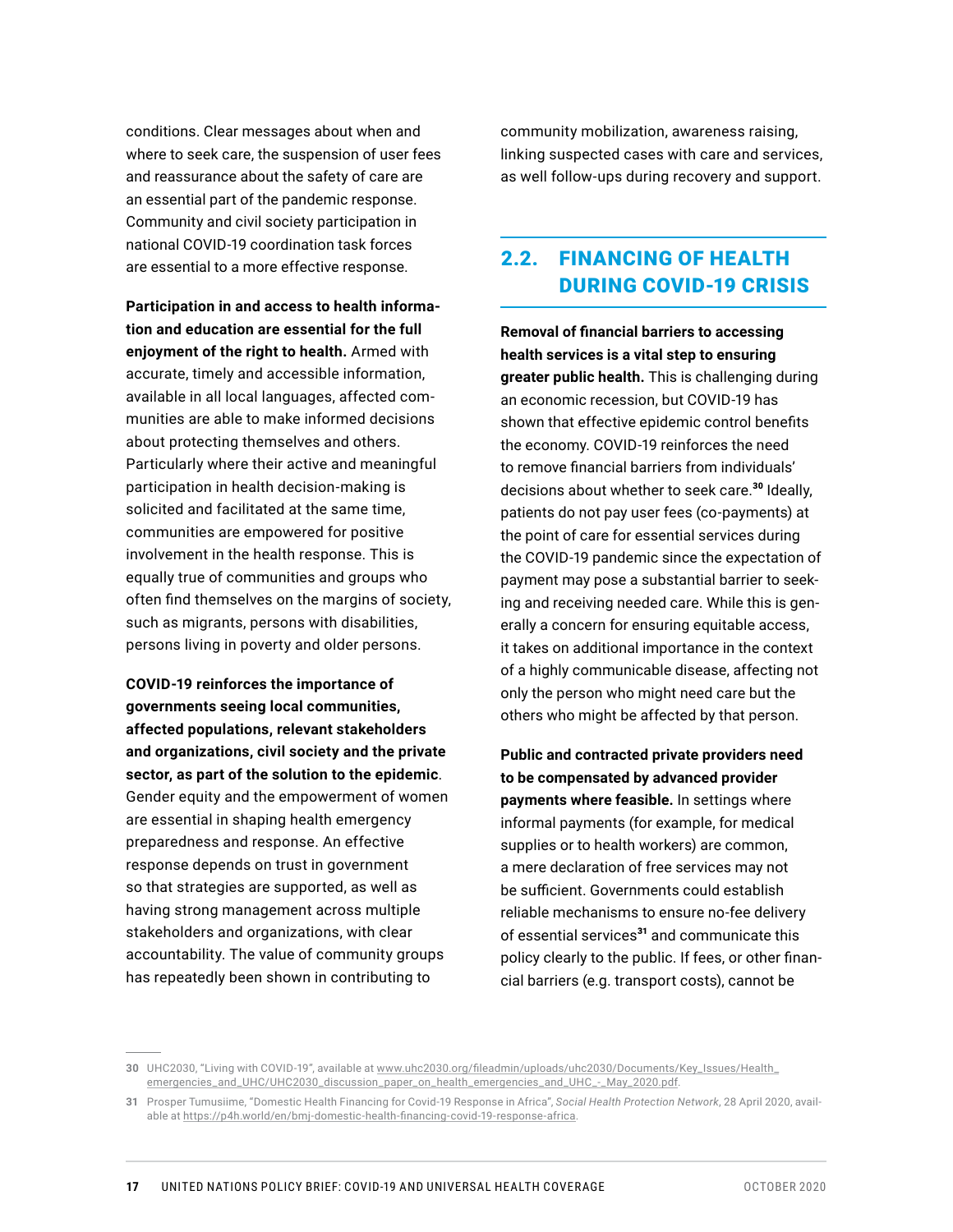eliminated, ministries of health could work with authorities that provide social cash transfers to ensure vulnerable households can obtain care.<sup>32</sup>

**The experience with COVID-19 also reinforces messages about health financing for universal health coverage.** In particular, where health coverage is linked to employment, an economic shock that leads to a loss of formal sector jobs also has negative consequences for health coverage. This is at odds with universal health coverage — the right to health coverage is not a mere employee benefit. Therefore, in countries that historically have relied on contributory, employment-linked coverage, it has been essential to inject general budget revenues into the system, both to reduce the vulnerability of the system to job losses and to ensure that the essential actions needed to respond to COVID-19 can be implemented.<sup>33</sup>

## 2.3. EQUITY IN HEALTH SERVICE PROVISION, INCLUDING COMMUNITY-BASED PROVISION

**Universal health coverage embodies the goals of equity in the use of needed, effective services with financial protection, and progress towards these goals assessed at the level of entire populations.** Systems that are organized to sustain progress towards

universal health coverage are better organized to respond to a disease outbreak if they are people-centered and rights-based.

**For individual services, the COVID-19 experience reveals that health systems with large inequalities in service entitlements and that are fragmented into multiple schemes and programmes are not only problematic for persons who are at risk of being left behind, but for societies and economies as a whole.** Fragmented systems are also less able to respond effectively to a communicable disease outbreak than systems where benefits are more equal and key underlying subsystems, particularly for epidemiological and service-use data, operate at the level of the entire system, encompassing the public and private providers that serve the entire population.

**Financing health through wage-based contributions proves to be particularly problematic at time of global economic crisis where unemployment increases, and where entitlement to services is linked to such contributions, it can reduce access to health services at the time people need it most**. Countries could ensure that particular sub-populations most severely affected by COVID-19, including those affected by sexual violence, persons with disabilities (who represent 15 per cent of the global population), those with mental health needs, people living with HIV/AIDS, older persons, refugees and internally displaced persons and migrants no longer experience unmet health needs.

**<sup>32</sup>** Joe Kutzin, "Priorities for the Health Financing Response to COVID-19", *Social Health Protection Network,* 2 April 2020, available at https://p4h.world/en/who-priorities-health-financing-response-covid19.

**<sup>33</sup>** For example in Germany ([www.covid19healthsystem.org/countries/germany/livinghit.aspx?Section=4.1%20Health%20financing&Type=](http://www.covid19healthsystem.org/countries/germany/livinghit.aspx?Section=4.1%20Health%20financing&Type=Section) [Section\)](http://www.covid19healthsystem.org/countries/germany/livinghit.aspx?Section=4.1%20Health%20financing&Type=Section) or the Czech Republic ([www.covid19healthsystem.org/countries/czechrepublic/livinghit.aspx?Section=4.1%20Health%20](http://www.covid19healthsystem.org/countries/czechrepublic/livinghit.aspx?Section=4.1%20Health%20financing&Type=Section) [financing&Type=Section](http://www.covid19healthsystem.org/countries/czechrepublic/livinghit.aspx?Section=4.1%20Health%20financing&Type=Section))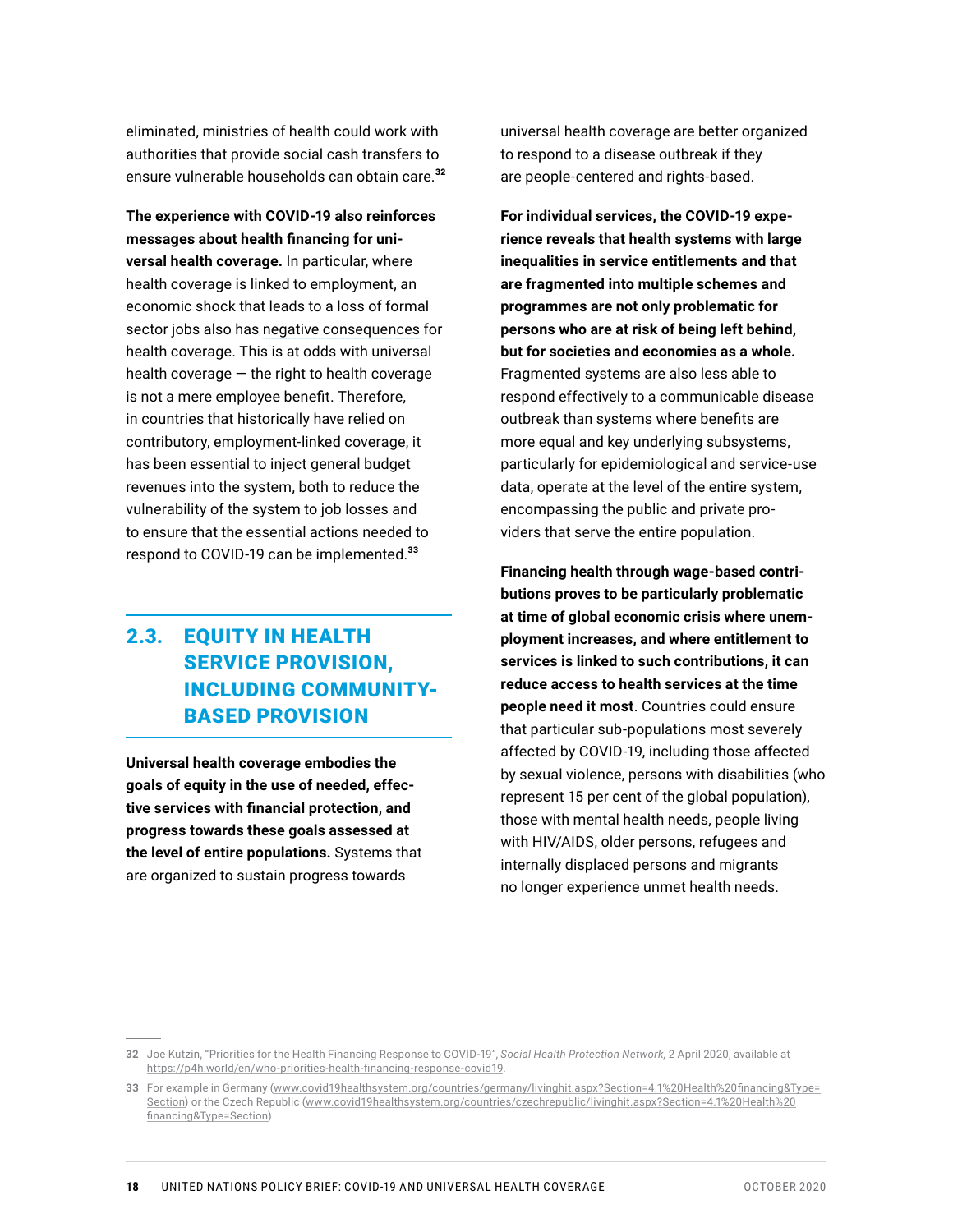# **3. Healthy societies and better pandemic preparedness for the future**

**COVID-19 has exposed dangerous gaps in preparedness and health coverage and access.**  Pandemic preparedness and response require a standardized outbreak alert system linked to concrete actions by national and local health authorities. Only one third of countries have put in place the capacities for their public health emergency management systems, as required under the *International Health Regulations*. Accordingly, the United Nations is providing technical and operational guidance to countries. This ranges from tools for emergency response planning to coordination and financing, risk communications and community engagement, health surveillance, infection prevention and control and laboratory testing. Strong solidarity and support from G20/OECD countries is needed for prevention and preparedness in lower income and fragile countries.

**A principal challenge will be to obtain data safely and in a timely fashion.** Routine health information systems have been unable to generate updated information on service deployment and health investment. Household surveys planned for 2020 have largely been postponed until 2021, with fewer than 10 active, while health facility surveys are almost non-existent. Member States could invest in reliable data systems as current information systems are unable to provide up to date data on the status of programme deployment and health investment. Where possible, health management information

systems could aim to disaggregate data by sex, age, income, race, ethnicity, migratory status, disability, geographical location and other characteristics relevant in national contexts.

## 3.1. HEALTHY AND PREPARED SOCIETIES REQUIRE A WHOLE-OF-GOVERNMENT APPROACH AND ADDRESS THE SOCIAL DETERMINANTS OF HEALTH

**Coming out of the COVID-19 pandemic will require a whole-of-government, whole-ofsociety and a global coordinated approach.** Pandemic preparedness can be seen as a global public good with commensurate global and national-level investments. Public health systems need to evolve towards a more holistic focus on universal health coverage and primary health care and social protection. It is important that responses to the pandemic avoid locking in inequalities or even worsening them. The world needs to ensure that lessons are learned and that COVID-19 provides a watershed moment for health emergency preparedness, addressing the social determinants of health that requires cross-sector collaboration and for investment in critical twenty-first century public services.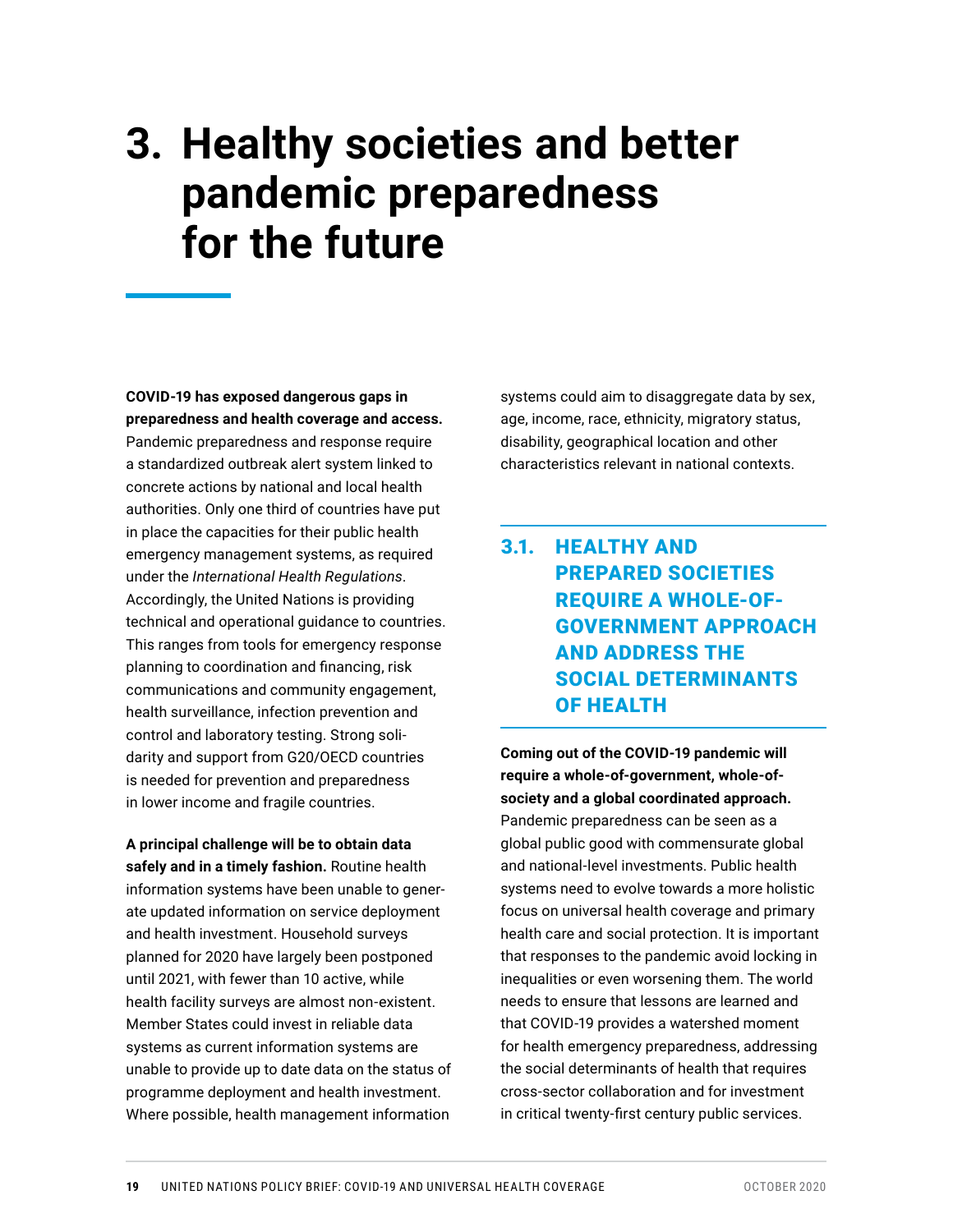**COVID-19 is a human tragedy but has also created a generational opportunity** to build back a more equitable and sustainable world. For the health sector of each country, this means that the value of getting the right policies in place to enable progress towards universal health coverage is more important than ever. Responding to COVID-19 and preparing for future pandemic threats requires a population-wide, system-wide response.

**COVID-19 has reinforced the existing evidence that investments in health have long-term returns, while underinvestment has potential large-scale global social and economic effects.** Strong national health systems are at the core of this agenda, both to ensure outbreak preparedness and response, and to enable sustained progress towards universal health coverage. Not least is the need for smart investments

within and beyond the health system in the "common goods for health" to ensure pandemic preparedness. There is a need for countries to update their national health plans in light of COVID-19, to ensure that preparedness and response capacities are integrated into health systems support as well as wider wholeof-government preparations, to align with WHO's Strategic preparedness and response plan, the Framework for a socio-economic response to COVID-19 and Global humanitarian response plan of the United Nations. Key global donors could support countries' efforts to strengthen their health systems to achieve health security and sustain progress toward universal health coverage. Ultimately, it is a political choice to ensure a pandemic of this scale and impact does not occur again.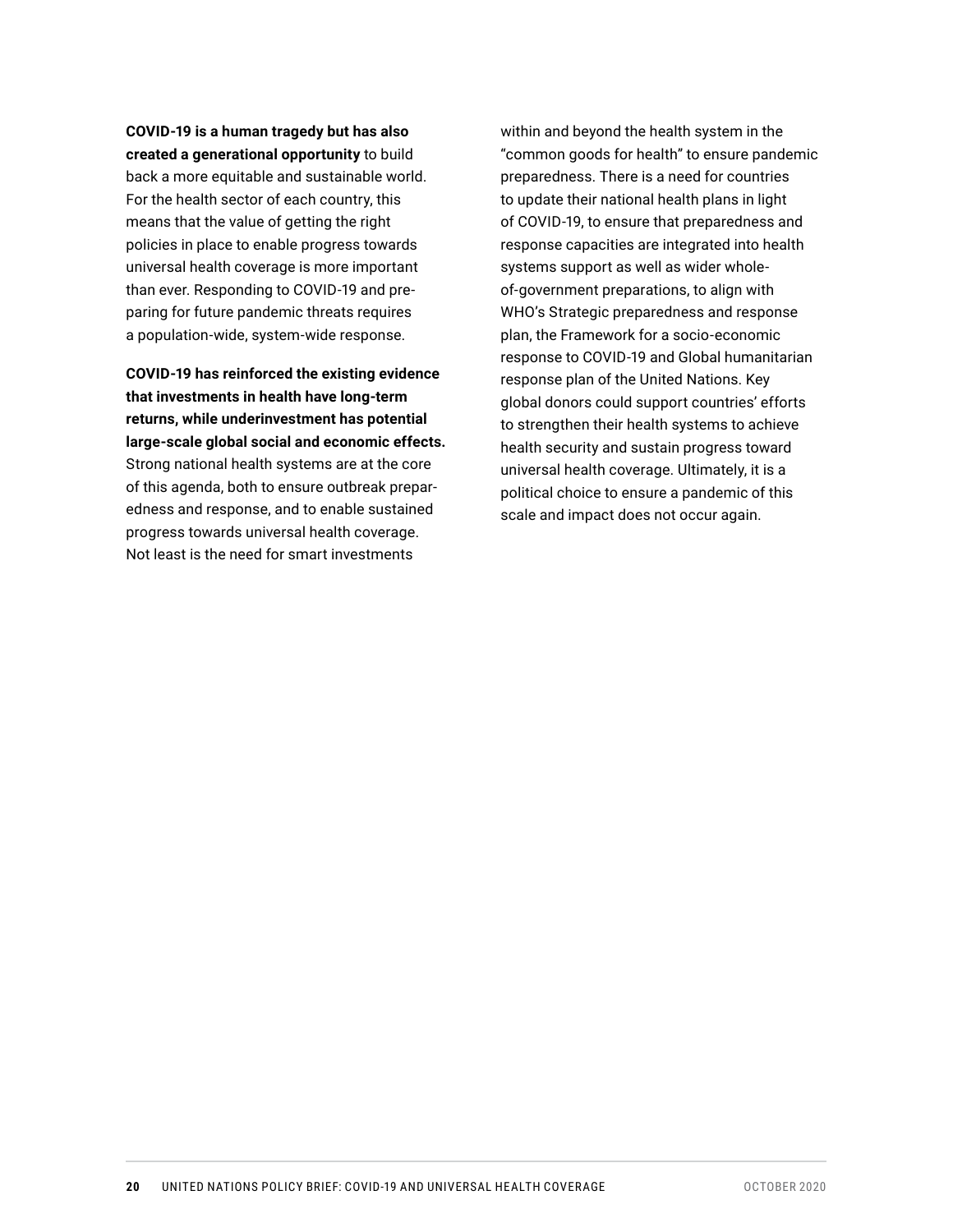# **4. Recommended actions**

#### 1. **URGENTLY CONTROL FURTHER TRANSMISSION OF COVID-19 TO CONTROL THE PANDEMIC:**

- *(a)* **Continue to strengthen public health measures to reduce local COVID-19 transmission to zero.** These have included school and workplace closing, cancelling public events, restrictions on gathering size, reducing public transport, stay-at-home requirements and restrictions on internal movement and international travel — while preserving fundamental rights, including access to asylum. These measures have been effective in reversing the rising numbers of COVID-19 cases and deaths.
- *(b)* **Make universal provision for COVID-19 testing, isolating and contact tracing.** Contact tracing and isolation is an integral part of reducing transmission to zero and forms the basis of COVID-19 surveillance systems. Clear, consistent messaging is needed from government on the population behaviours that are necessary to control the spread of the virus.
- *(c)* **Ensure access to care for COVID-19 patients to reduce number of deaths.** Interventions for the management of patients with severe COVID-19 can result in a range of impairments known as post-intensive care syndrome; where appropriate palliative interventions should be integrated with curative treatment. Treatment decisions should be based on medical need and not on discriminatory factors, such as ethnicity, nationality, religion, sex, age, disability or political

affiliation. Again, enabling good practices to be put into place demands effective leadership by government.

#### **2. PROTECT DELIVERY OF OTHER ESSENTIAL HEALTH SERVICES.**

To minimize morbidity and mortality, countries could ensure priority health services are delivered during the acute phase of the COVID-19 pandemic. These will include: the management of emergency health conditions, including emergency obstetric care; prevention and treatment services for communicable diseases; services related to sexual and reproductive health, core services for vulnerable populations, the provision of medications and auxiliary services, such as basic diagnostic imaging, laboratory and blood bank services.

#### **3. MASSIVELY EXPAND ACCESS TO NEW RAPID DIAGNOSTICS AND TREAT-MENTS AND ENSURE FUTURE COVID-19 VACCINES ARE A GLOBAL PUBLIC GOOD WITH EQUITABLE ACCESS FOR EVERYONE, EVERYWHERE:**

*(a)* It is in every country's national and economic self-interest to **take a global approach to ensuring equitable access to new COVID-19 tools.** The most effective way to achieve this is through the Access to COVID-19 Tools Accelerator (ACT-Accelerator), which requires \$35 billion to go from start-up to scale up to meet its goals. It must be fully funded, with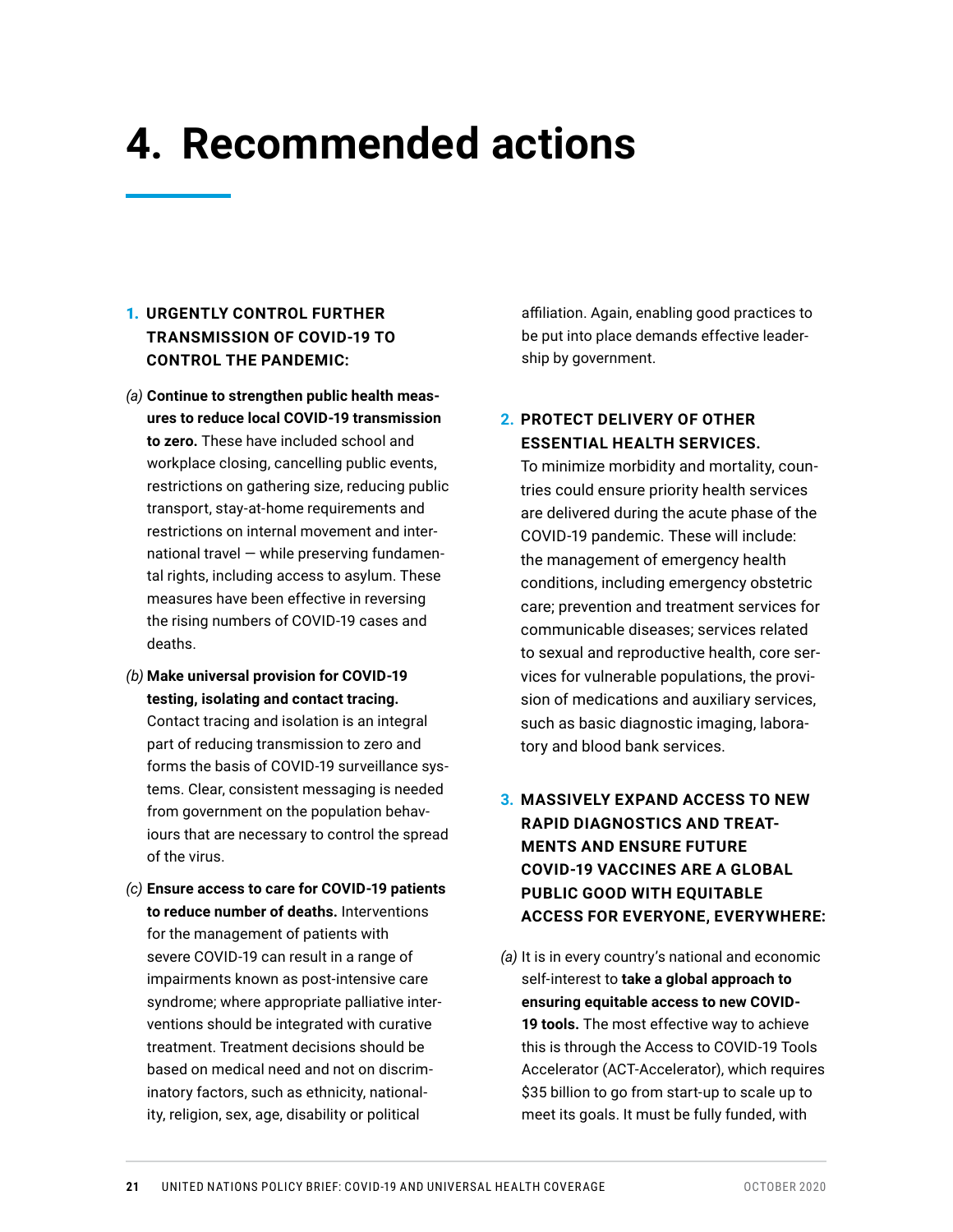\$15 billion of that needed in the next three months to advance its work immediately.

*(b)* **Urgently address the spread of misinformation and false rumours about vaccine safety.** Intentional investments in enhancing public confidence in the thoroughness, effectiveness and safety of vaccines are urgently needed. This will be critical in building public confidence in the safety and efficacy of future COVID-19 vaccines to allow for effective immunization campaigns.

#### 4. **ACHIEVE UNIVERSAL HEALTH COVERAGE:**

- *(a)* **Invest in** core health systems functions that are fundamental to protecting and promoting health and well-being, known as **"common goods for health"**. Governments need to expand their investments in common goods for health so that the world does not face this situation again when outbreaks occur. Having these functions in place is integral to the commitments all Member States made in the *International Health Regulations*, as well as the *Political Declaration on Universal Health Coverage* in 2019. These include policy coordination, surveillance, communication, regulation for quality products, fiscal instruments, and subsidies to public health programmes.
- *(b)* **Suspend user fees for COVID-19 and other essential health care.** The reduction of

financial barriers to service use is an important measure for countries to move towards universal health coverage. Ideally, patients do not have to worry about paying user fees at the point of care because, particularly at this time, financial considerations should not enter into an individual's calculus as to whether and where to seek care. Public and contracted private providers could be compensated by advanced provider payments where feasible during the COVID-19 pandemic.

5. **STRENGTHEN NATIONAL AND GLOBAL PANDEMIC PREPAREDNESS AND AIM FOR HEALTHY SOCIETIES FOR THE FUTURE.** COVID-19 reinforces the importance of governments adopting a whole-of-society and whole-of-government approach that considers local communities, affected populations, civil society and the private sector, as part of the solution to the epidemic. Pandemic preparedness and response require a standardized outbreak alert system linked to concrete actions by national and local health authorities. There will need to be commensurate global and national-level investments that are integrated to strengthen overall national health systems and achieve universal health coverage.